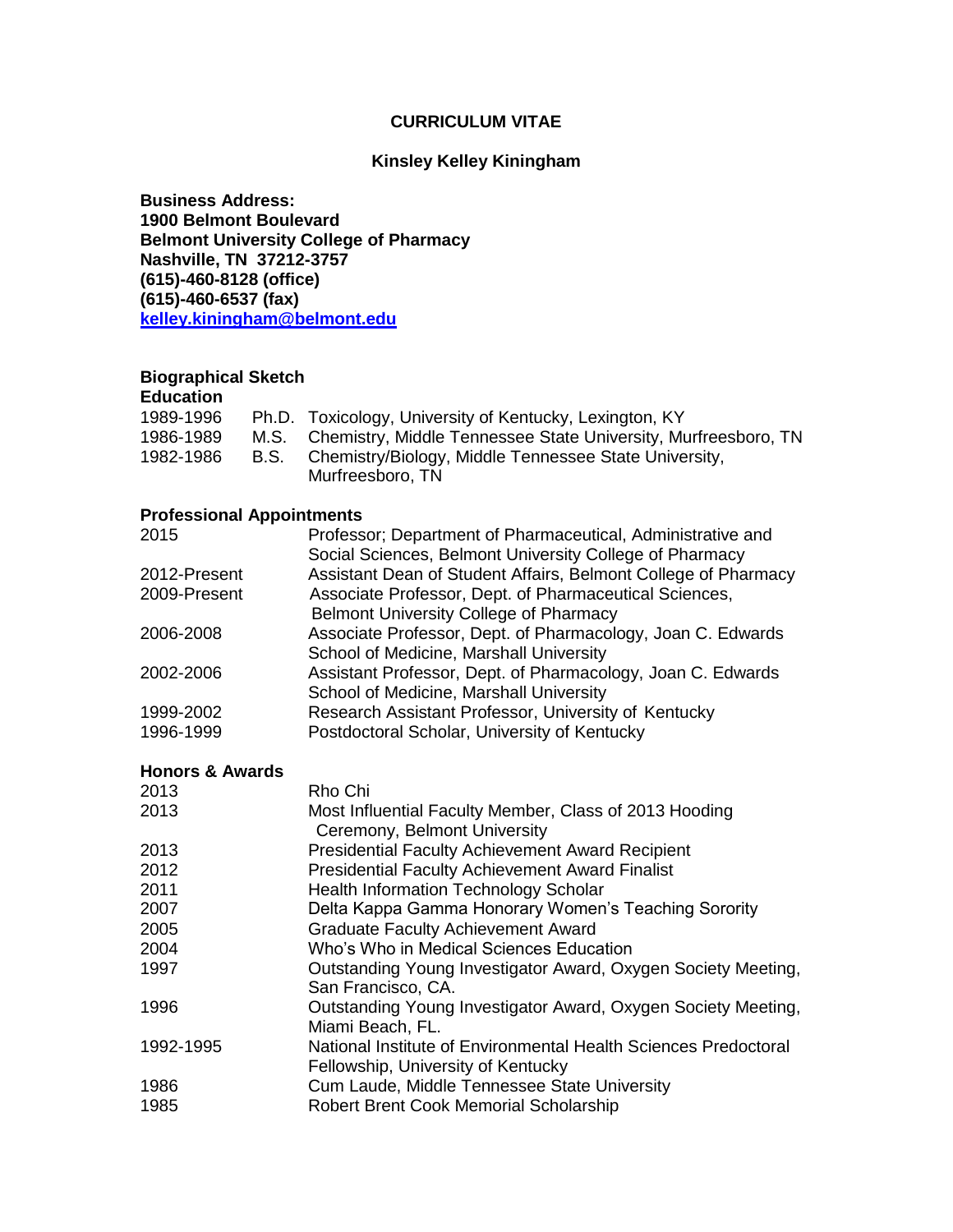| 1984      | Who's Who Among Students in American Universities & Colleges |
|-----------|--------------------------------------------------------------|
| 1982      | National Dean's List                                         |
| 1982-1990 | John Holland Memorial Scholarship                            |

### **Professional Affiliations**

American Association of Colleges of Pharmacy (AACP) 2009-Present Substance Abuse Education and Assistance Special Interest Group Curriculum Special Interest Group Women Faculty Special Interest Group Society for Free Radicals in Biology & Medicine 1996-Present Nominations/Leadership & Development Committee 2011-Present Women in Science Group Leadership Subcommittee Mentorship Subcommittee

#### **Professional Service Manuscript Reviewer:**

The American Journal of Medical Sciences Toxicology Biochemistry **Toxicology** Letters Biochemical Journal **Toxicological Sciences** British Journal of Cancer **International Journal of Cancer** Free Radicals in Biology and Medicine **Concogene** Journal of Toxicology and Environmental Health

### **Grant Reviewer:**

Department of Defense: Preproposal Review; Neuroblastoma Panel 2012 Department of Defense: Peer Reviewed Medical Research Program: Neuroblastoma Grant Review Panel, 2010-2012 (served as adhoc chair on 2011 panel) Dutch Cancer Society, 2006 WV-INBRE Network Research Institution Competition, 2005

### **Scientific Panels-Judging**

| 2014 | Student Seminar Poster Presentation Judging, Belmont University                |
|------|--------------------------------------------------------------------------------|
|      | College of Pharmacy                                                            |
| 2011 | Patient Counseling Competition, Belmont University School of                   |
|      | Pharmacy                                                                       |
| 2010 | Young Investigator Awards - Abstract Reviewer; Society for Free                |
|      | Radicals in Biology & Medicine Annual Meeting in Orlando, FL                   |
| 2009 | Science Fair Judge, Middle TN Science and Engineering Fair, Austin             |
|      | Peay State University, Clarksville, TN                                         |
| 2009 | HOSA National Leadership Conference Judge, Nashville, TN                       |
| 2005 | Science Fair Judge, Burlington Elementary School                               |
| 2008 | Science Fair Judge, South Point Ohio Elementary                                |
| 2008 | Clinical Research Poster Judge, 21 <sup>st</sup> Annual Research Day, Marshall |
|      | <b>University</b>                                                              |
|      |                                                                                |

### **Committees:**

Belmont College of Pharmacy Assessment Committee; 2016-2017 Student Life Council Committee; 2016-2018 V2020 Task Force – Advising and Mentoring; 2016 External Advisory Committee for Hillsboro High School; 2015-2016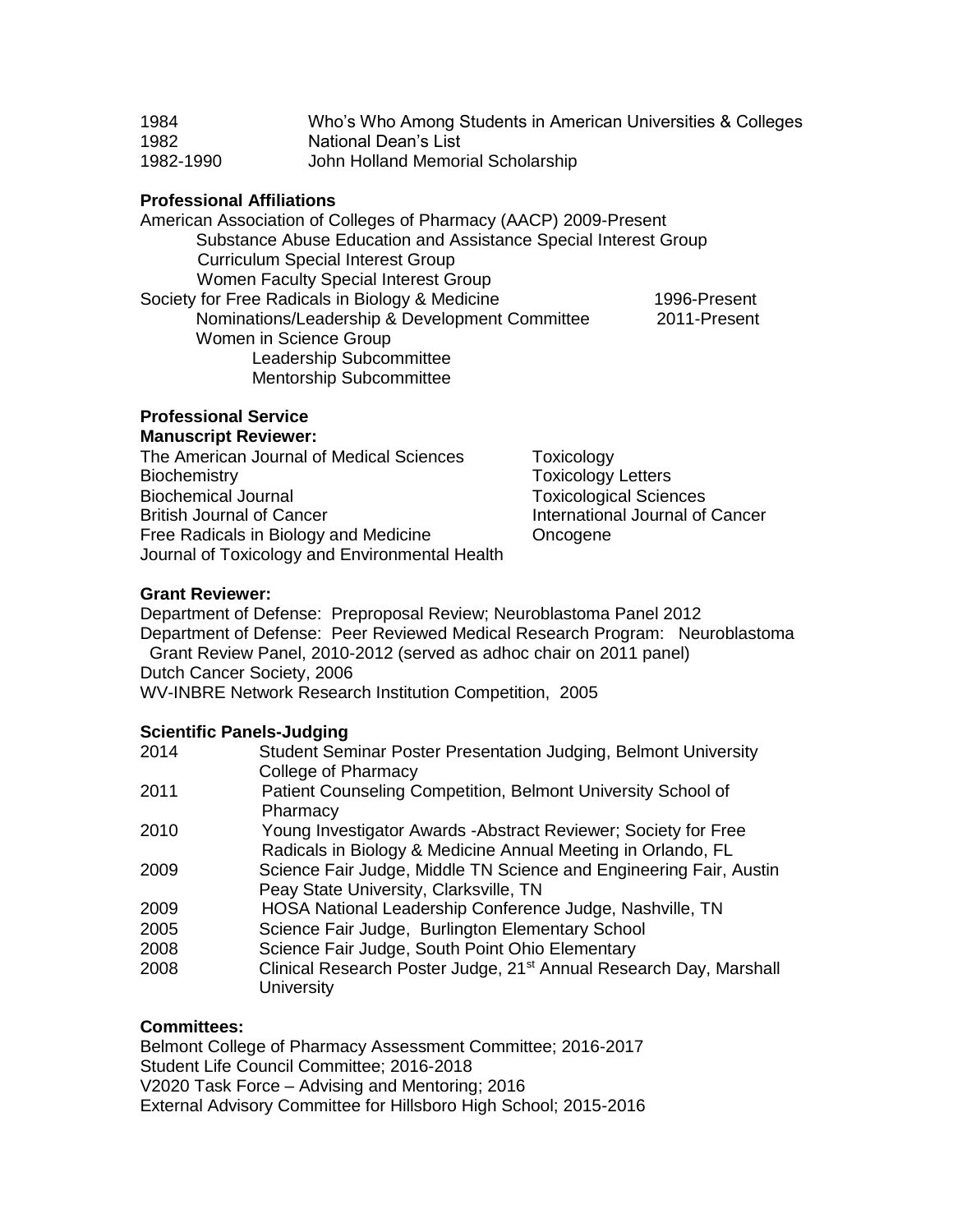Belmont University Presidential Faculty Achievement Award Selection Committee, 2013- 2016 (Chair of Committee in 2014-2015)

Belmont University Faculty Scholarship Award Task Force, 2013-2014

Belmont University College of Pharmacy Associate Dean of Assessment and Academic Affairs Search Committee, Chair, 2013

Belmont University College of Pharmacy Student Leadership Committee, Chair, 2012- Present

Belmont University College of Pharmacy Student Affairs Committee, Chair, 2012- Present

Belmont University College of Pharmacy Admissions Committee, 2012-Present

Belmont University Graduate Student Experience Survey Committee, 2012

Belmont University College of Pharmacy Assessment Committee, 2011

Belmont University College of Pharmacy Faculty Search Committee, 2011

Belmont University Crabb Writing Award Committee, 2010-2012

Belmont University Faculty Handbook Review Committee, 2009-2010

Belmont University Student Affairs Committee, 2010-2012

Belmont University College of Pharmacy Promotion & Tenure Committee, 2009-2012 Belmont University College of Pharmacy Faculty Search Committees, 2009-2010

Positions: Pharmacy Administration (1); Internal Medicine (3); Psychiatry (1); Pharmaceutics (1)

Belmont University College of Pharmacy Curriculum Committee, 2009**-**2012 Joan C. Edwards School of Medicine Curriculum Committee, 2007-2008; Marshall University.

Department of Pharmacology, Physiology and Toxicology Faculty Search Committees, 2006

Professional Development Subcommittee, Women in Science Committee: Society for Free Radicals in Biology & Medicine 2005-Present

Graduate Studies Committee (Elected Member): 2005-2008

Biotechnology Building Committee, 2005

Joan C. Edwards School of Medicine Curriculum Committee, 2004-2005; Marshall **University** 

Graduate Student Mentoring/Rotation Committee, 2005-2008

Department of Biochemistry Faculty Search Committee, 2005

Graduate Studies Committee: Interim Member, 2005

Department of Pharmacology Faculty Search Committees, 2002-2004

### **Invited Presentations**

*Review of Buprenorphine Pharmacology*, Renewal House, Fall 2014

*Buprenorphine Replacement Therapy and Pregnancy*, Renewal House Board of Trustees, Fall 2014

Keynote Speaker, Alpha Chi Induction Ceremony, Belmont University, Spring 2014

*Application to Belmont College of Pharmacy*, PreScripts Pre-professional Student Organization, Middle Tennessee State University, Spring 2014-2016

Cognitive and Behavioral Changes in Individuals Who Use Drugs of Abuse, Student Justice Presentation, Belmont University, Fall 2013

"How to Make the Most of Your College Experience", Matriculation Ceremony, Belmont University 2013

Keynote Speaker, Summer Commencement Ceremony, Belmont University August, 2013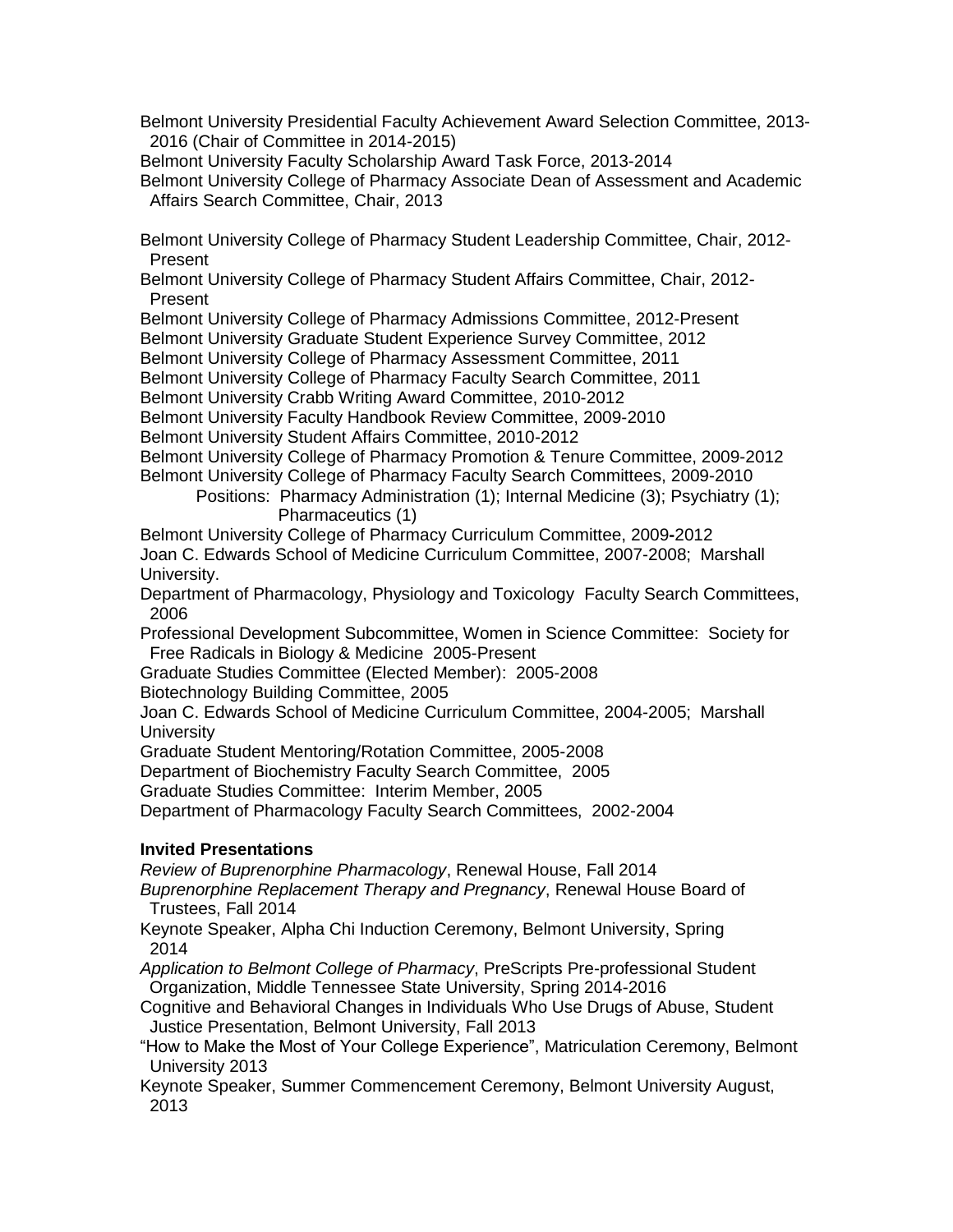- *Admissions Information for Potential Students Pursuing the PharmD at Belmont College of Pharmacy***,** Freshmen Seminar in Pharmaceutical Studies, Belmont University, Fall 2012-2013
- *Tips of the Trade: Free E-Learning Tools to Enhance the Classroom Experience*, Belmont University Teaching Center, Spring 2012
- *Retinoid-Dependent Differentiation and Development of Chemoresistance in Neuroblastoma,* Belmont University School of Pharmacy, Biomedical Literature, Fall 2010
- *The Pharmacology of Drugs of Abuse.* Tennessee Bureau of Investigation- Pharmaceutical Diversions Investigations. Nashville, TN 2010
- *Side Effects of Drugs: Implications for Occupational Therapy*. Belmont University School of Occupational Therapy, Nashville, TN 2010
- *Chemotherapeutic Treatment of Prostate Cancer*, Men's Health Fair, Marshall University 2006
- *Chemotherapeutic Treatment of Breast Cancer*, Women's Health Fair Marshall University 2005
- *The Role of Redox Status and AP-1 in Thimerosal-Induced Toxicity*,NIOSH,Morgantown, West Virginia 2005
- *Pharmacological Use of Retinoids in Cancer Therapy: Assessing the role of reactive oxygen species (ROS)*, Graduate Center for Toxicology Seminar Series, University of Kentucky 2004
- *The Role of Manganese Superoxide Dismutase in Retinoid Differentiation of Neuroblastoma*. Free Radical Research Group, University of Kentucky. 2003
- *A "Radical" Approach to Cardiovascular Disease*. St. Mary's Cardiovascular Seminar Series, Huntington, WV. 2003
- *Redox Regulation of Life and Death Decisions: The Role of Mitochondrial Antioxidant Status*. Graduate Center for Nutritional Sciences Seminar Series, University of Kentucky 2001
- *Manganese Superoxide Dismutase: It's a Matter of Life and Death*! Graduate Center for Toxicology Seminar Series, University of Kentucky 1999
- *The Role of Mitochondrial Superoxide Dismutase in the Defense Against Oxidative Stress Induced by Xenobiotic and Endobiotic Sources*. Society of Toxicology, Seattle Washington 1998

### **Teaching Experience**

| 2011      | Biochemistry (PHM6115), Course Director, Belmont University<br>College of Pharmacy             |
|-----------|------------------------------------------------------------------------------------------------|
| 2010-2015 | Drug Abuse and Addiction (6990.12), Course Director, Belmont<br>University College of Pharmacy |
| 2010-2012 | Toxicology (6990.16), Course Director, Belmont University<br>College of Pharmacy               |
| 2010-2014 | Pharmacodynamics II (PHM6145), Course Director, Belmont<br>University College of Pharmacy      |
| 2009-2016 | Pharmacodynamics I (PHM6110), Course Director, Belmont<br>University College of Pharmacy       |
| 2009-2016 | Biochemistry (PHM6115), Instructor, Belmont University College<br>of Pharmacy                  |
| 2009      | Freshman Year Seminar (GND1015), Course Director,<br><b>Belmont University</b>                 |
| 2009-2012 | Microbiology & Immunology (PHM6150), Instructor, Belmont                                       |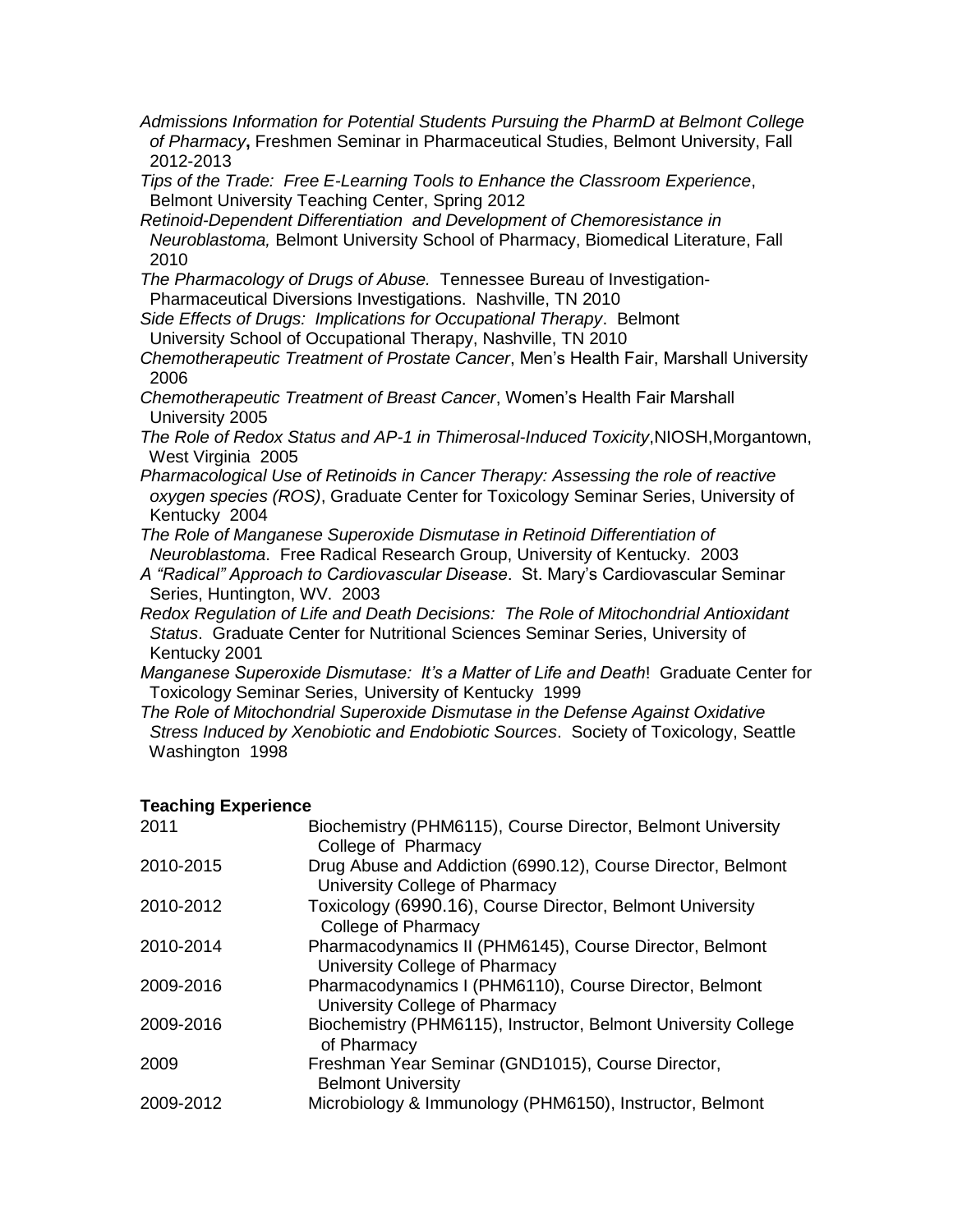|           | University College of Pharmacy                                                                                                                                                             |
|-----------|--------------------------------------------------------------------------------------------------------------------------------------------------------------------------------------------|
| 2009      | Pharmacodynamics II (PHM6145), Instructor, Belmont University<br>College of Pharmacy                                                                                                       |
| 2008      | Pharmacological Reviews (PMC 655), Course Director, Marshall<br><b>University</b>                                                                                                          |
| 2008      | Medical Pharmacology, Course Director, Marshall University                                                                                                                                 |
| 2007      | Cancer Biology, Marshall University                                                                                                                                                        |
| 2006-2008 | Communications, Biomedical Sciences, Marshall University                                                                                                                                   |
| 2006-2008 | Invited Lecture; Central Nervous System Metabolism, Elimination<br>and Detoxification; University of Kentucky's Graduate Center for<br>Toxicology                                          |
| 2005      | Medical Pharmacology, Course Director, Marshall University                                                                                                                                 |
| 2004-2008 | General Toxicology (PMC 650), Marshall University                                                                                                                                          |
| 2003-2008 | Molecular Cloning (BMS 670/BSC 483), Marshall University                                                                                                                                   |
| 2002-2008 | Cellular and Molecular Biology (BMS 600), Marshall University                                                                                                                              |
| 2002-2008 | Introduction to Pharmacology, Marshall University                                                                                                                                          |
| 2002-2008 | Medical Pharmacology, Marshall University                                                                                                                                                  |
| 2001      | Mentor, Outreach Summer Study Program. Provided daily<br>supervision and training of a high school student interested in<br>pursuing scientific studies in college. University of Kentucky |
| 1997-2001 | Contemporary Toxicology (TOX 509); University of Kentucky                                                                                                                                  |
| 1997-2002 | Advanced Toxicology (TOX 680); University of Kentucky                                                                                                                                      |
| 1996      | Mentor, Howard Hughes Summer Study Program. Provided daily<br>supervision of undergraduate student pursuing an independent<br>research project. University of Kentucky                     |
| 1986-1989 | Graduate Teaching Assistant. Organized and taught laboratory<br>and review classes in general, organic and biochemistry,<br>Middle Tennessee State University                              |
|           |                                                                                                                                                                                            |

### **Pharmacy Student Mentoring:**

**Class of 2012:** Jennifer Baldridge, Maurice Parrom, Anh Tran, Lance Staton, David **Whisnant** 

### **Class of 2013: Faculty Advisor**

**Class of 2014: Faculty Advisor during 2013-2014 academic year**

**Class of 2013:** Kimberly Bentley, Tri Dang, Jeannie Hoang, Jesse Howell, Laura Roberts, Jaime Tausend

**Class of 2015**: Jonathan Kuzmich, Jocelyn Mason, Noah Ploegman

**Class of 2017:** Allison Karst, Kathryn Litten, Brent McClain, Jessica O'Connell, Allison Spurgeon, Prisca Taylor

**Class of 2019**: Seth Morgan, Maren Richards, Taylor Sullivan, Jennifer Zucker

### **Graduate Student Training:**

Chotiros Daosukho (Committee member, Ph.D granted 2004; University of Kentucky) Sam Kalou (Committee member, M.S. granted 2003; Biomedical Sciences Program/Pharmacology; Marshall University)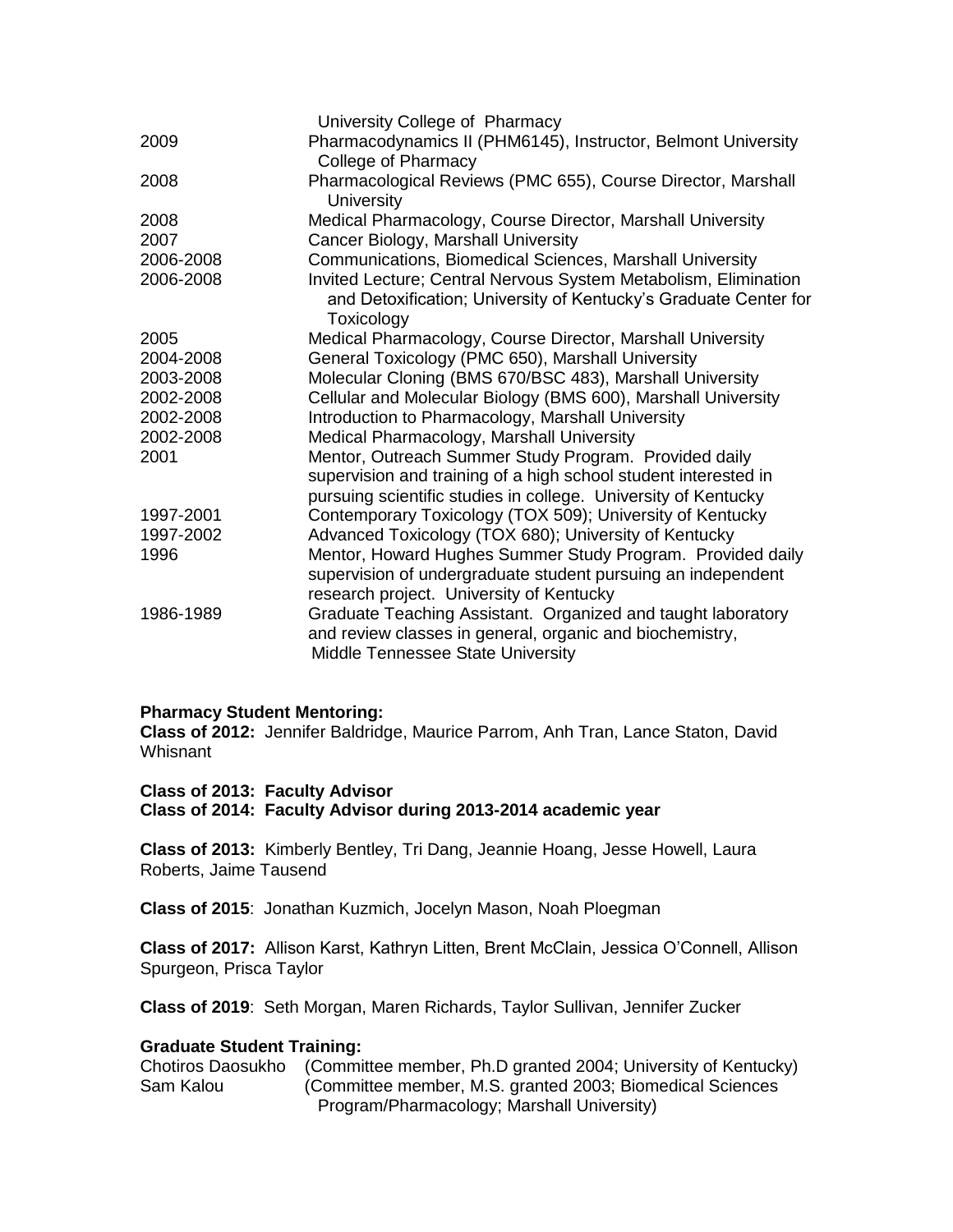Michelle Humphrey (Chair of committee, Ph.D. candidate; Marshall University) Ph.D. Granted 2006 Current Position: Faculty, University of Charleston School of Pharmacy Marcus Terneus (Committee member, Ph.D. candidate; Marshall University) Ph.D. Granted 2006 Aaron Holley (Committee member, Ph.D. candidate; Marshall University) Ph.D. Granted 2008 Currently: Postdoctoral fellow, Graduate Center for Toxicology, University of Kentucky Lauren Richards Waugh (Committee member, Ph.D. candidate; Marshall University) Ph.D. Granted 2010 Current Position: Toxicologist, Office of the Chief Medical Examiner, Charleston, WV Zina Cardozo (Chair of committee, Ph.D candidate; Marshall University) Ph.D. Granted 2008 Current Position: Pharmacist, Rite Aid Pharmacy, Huntington, West Virginia Melinda Asbury (Committee member, M.D/Ph.D. candidate; Marshall University) M.D./Ph.D. Granted 2012 Current Position: Resident training in Reproductive Medicine at the University of California at San Diego Amy Nash (Committee member, Ph.D. candidate; Marshall University) Ph.D. Granted 2009 Current Position: Postdoctoral Fellow, Indiana University Purdue University Indianapolis Melinda Varney (Committee member, Ph.D. candidate; Marshall University) Ph.D. Granted 2011 Current Position: Postdoctoral Fellow, Cleveland Clinic, Cleveland, Ohio Sandeep Joshi (Committee member, Ph.D. candidate; Marshall University) Ph.D. Granted 2010 Current Position: Postdoctoral Fellow, National Institutes of Health Anne Silvis (Committee member, Ph.D. candidate; Marshall University) Ph.D. Granted 2012 Current Position: Research Associate, Cabell Huntington Hospital, WV Mike Brown (Committee member, Ph.D. candidate; Marshall University) Ph.D. Granted 2012 Current Position: University of Charleston Pharmacy School, 4<sup>th</sup> year student Aileen Marcelo (Committee member, Ph.D. candidate; Marshall University) Ph.D. Granted 2012 Current Position: Postdoctoral Fellow, University of Kentucky **Summer Students Mentored:** Jon Davis, Undergraduate at Ashland Community College; 2002-2003 John Christopher Stewart, Undergraduate at Marshall University; 2002-2004 Samuel Vermani, Undergraduate at the University of Louisville; 2003 Tabetha Davis, WV-INBRE Summer Research Program; 2005

Mariela Tassone, High school student (Summers of 2005-2008); Vanderbilt University graduate May 2011, currently enrolled in law school

Virginia Hunter, WV-INBRE Summer Research Program; 2007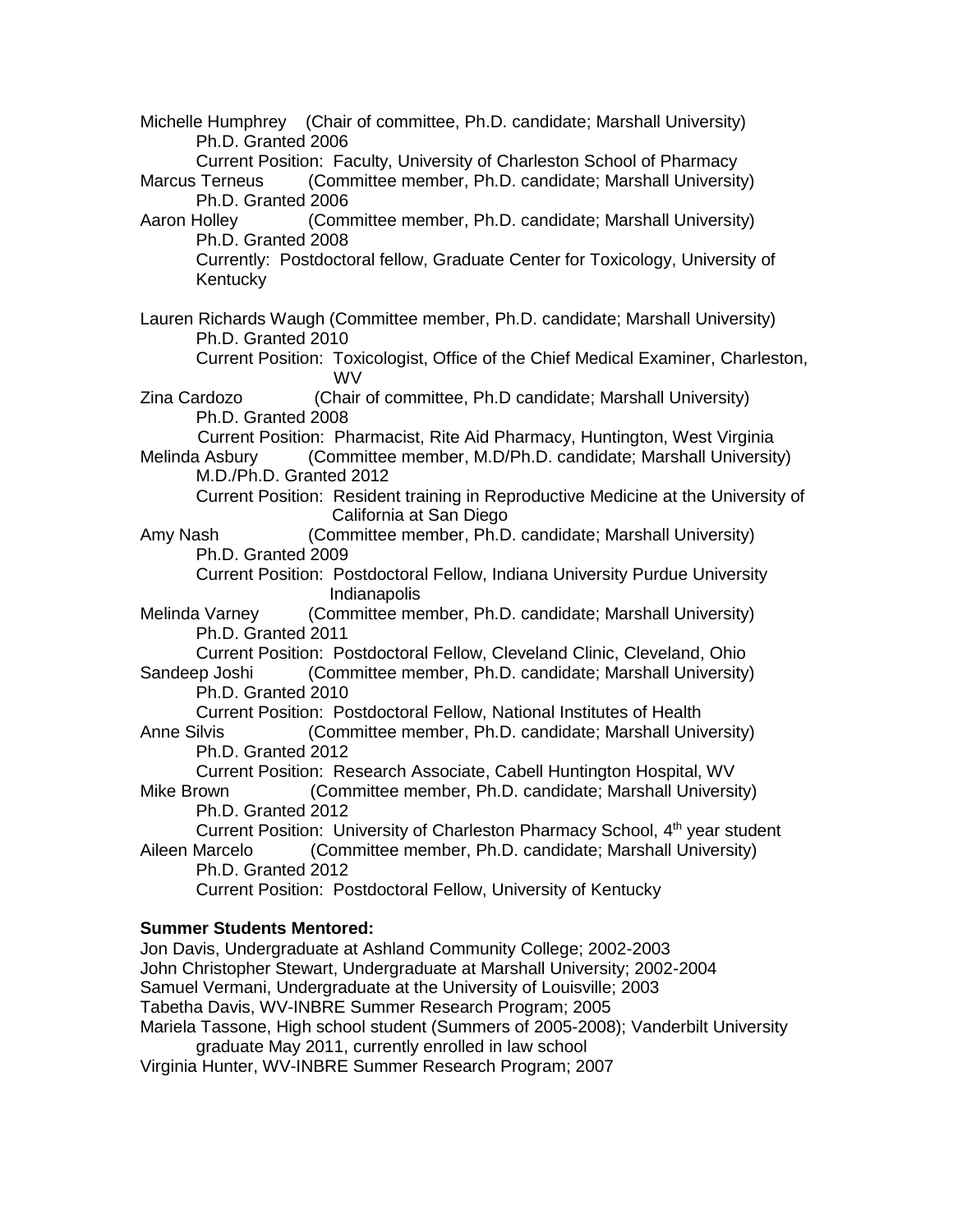## **Faculty Mentored:**

- Dr. Erin Shankel, Belmont University College of Nursing 2013
- Dr. Angela Hagan, Belmont University School of Pharmacy 2010-Present
- Dr. Mark Flood, Fairmont State University; WV-INBRE program 2008

## **Continuing Education/Professional Development**

- 2014 Chairs & Academic Administrators Management Program, Atlanta, GA
- 2014 Title IX Investigator Training, Daniel Swinton, J.D., ED.D; Belmont Office of Student Affairs Workshop
- 2014 "Beyond Academic Survival: Helping Students Thrive", Laurie Schreiner; Belmont University Teaching Center Lunch Discussion, 2014
- 2013 "Improving Student Performance by Addressing Student and Teacher Misconceptions About Learning", Stephen Chew; Belmont University Teaching Center Faculty Workshop, 2013
- 2012 "E-hance" Your Sim Training: How to Develop E-Learning Content for Simulation Pre-Learning and Assessment; Steve Vance, M.D.; 12<sup>th</sup> Annual IMSH, San Diego, CA
- 2012 Developing Interprofessional Immersive Patient Care Management Scenarios, Jane Kleinman, R.N., MAOM; 12<sup>th</sup> Annual IMSH, San Diego, CA
- 2012 Dose of Reality: Simulation-Enhanced Nursing Pharmacology; Clinton Chichester, Ph.D.; 12<sup>th</sup> Annual IMSH, San Diego, CA
- 2012 Short Versus Long Simulation Scenarios: Which is Better?; Minid Anderson, Ph.D.; 12<sup>th</sup> Annual IMSH, San Diego, CA
- 2012 Virtual Communities: Contextualizing the Simulation and Lab Experiences; Michelle Aebersold, Ph.D.; 12<sup>th</sup> Annual IMSH, San Diego, CA
- 2012 Simulation in the Pre-Clinical Years: A Systematic Approach; Patricia Myers, B.S.; 12<sup>th</sup> Annual IMSH, San Diego, CA
- 2012 Breaking Down the Silos: Two Methods for Offering Interprofessional Learning Opportunities; Donald Woodyard, B.S.; 12<sup>th</sup> Annual IMSH, San Diego, CA
- 2012 Virtual Patient Simulation Pilot Program for Doctor of Pharmacy Students; Mark Douglass, PharmD; 12<sup>th</sup> Annual IMSH, San Diego, CA
- 2012 Using Simulation to Meet the Challenge of Providing Interprofessional Education Experiences for Nursing and Medical Students on Different Campuses; Mary Meyer, MSN, R.N.; 12<sup>th</sup> Annual IMSH, San Diego, CA
- 2012 Teaching Medical Error Disclosure and Apology Using High-Fidelity Simulation; Toni Walzer, M.D.; 12<sup>th</sup> Annual IMSH, San Diego, CA
- 2012 Moving Pharmacology Class to the Bedside Using Clinical Simulation; Maureen Tremel, MSN; 12<sup>th</sup> Annual IMSH, San Diego, CA
- 2011 Making Good Teaching Great, Dr. DeDe Wohlfarth: The Belmont University Teaching Center August 2011 Workshop
- 2011 Twelve Keys to Successful Grant Writing, Dr. Robert P. Lowman, Belmont University Office of Sponsored Projects
- 2011 Health Information Technology Scholars Program (HITS), Baltimore, MD
- 2010 Social Media and Pedagogy, Dr. Sybil Bennett: The Belmont University Teaching Center, August 2010 Workshop
- 2010 Creativity & The Brain, Dr. Jean DiPirro; The Belmont University Teaching Center August 2010 Workshop
- 2010 School of Alcoholism and Other Chemical Dependencies, University of Utah
- 2009 Integrated Course Design for Significant Learning; Dr. Virginia S. Lee, Sponsored by The Belmont University Teaching Center
- 2009 Teacher's Seminar: Technology in Teaching; Sponsored by American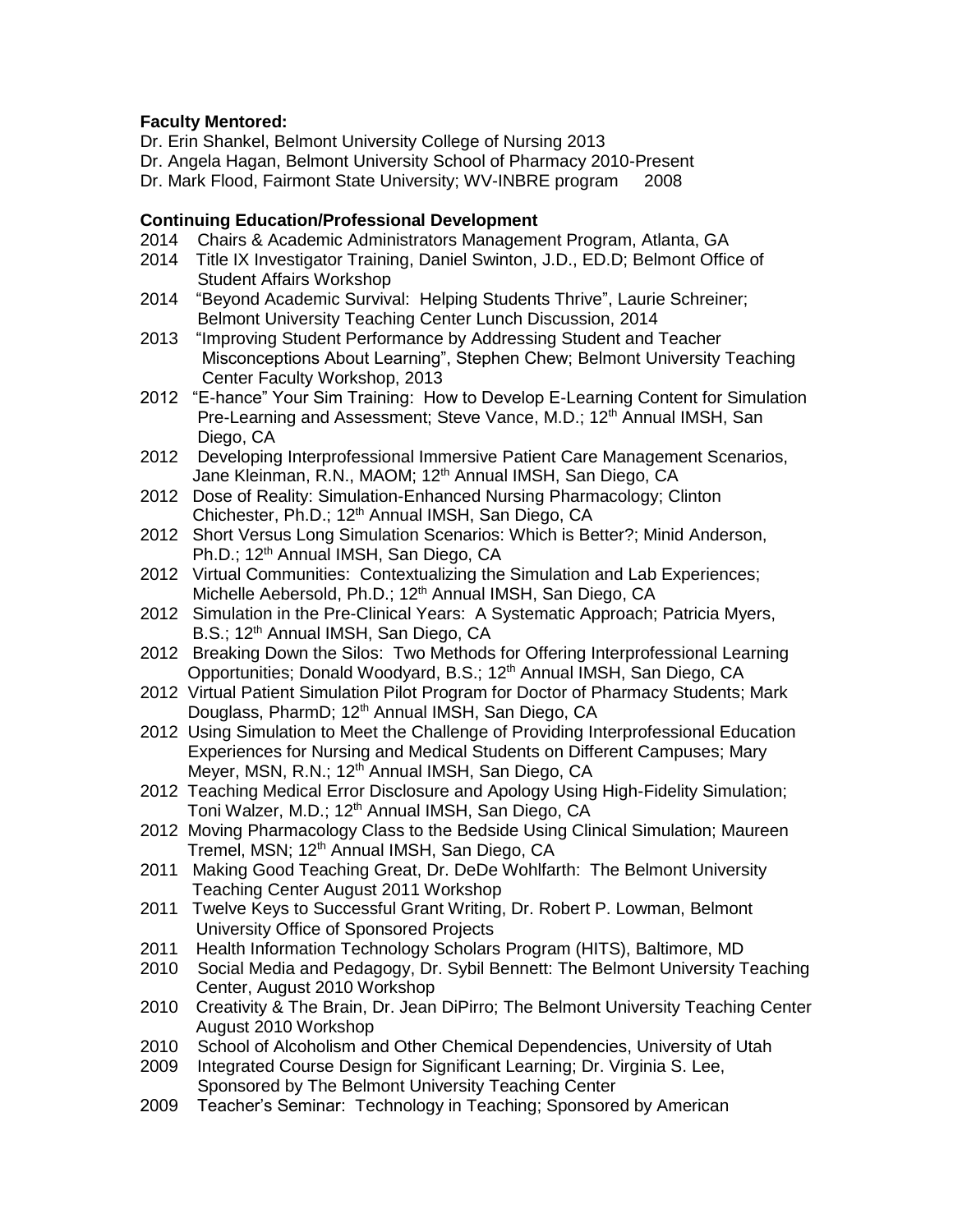Association of Colleges of Pharmacy Annual Meeting, Boston, MA; Dr. Patrick Thaddeus Jackson

- 2009 Belmont University Spring Teaching Symposium
- 2009Identifying Course Goals: Determining Course Structure and Activities, Sponsored by Belmont University School of Pharmacy, Dr. Eric Hobson
- 2006 Preparing for NIH Electronic Grant Applications, Sponsored by Marshall University Research Corporation
- 2006 Gene Set Enrichment Analysis Seminar, Sponsored by Marshall University, Genomics Core
- 2005: National Meeting of Directors of Graduate Studies in Pharmacology; Vanderbilt University, Nashville, TN.
- 2005 Early Career Women Faculty Professional Development Seminar, Sponsored by the Association of American Medical Colleges and Harvard Medical School, Department of Continuing Education, Santa Fe, NM
- 2005 Opening Doors: Leading the Laboratory; Sponsored by Society of Free Radicals in Biology and Medicine, Austin, TX
- 2004 Creating your style: What is your teaching perspective/learning perspective? Dr. Nancy Bennett. Faculty development workshop, Marshall University
- 2004 How to be an effective course director. Faculty development workshop, Marshall University
- 2003 Writing winning grants. Dr. Stephen Russell. Marshall University EPSCoRsponsor. Faculty development workshop.

### **National/Regional Meetings Attended**

- 2014 2014 Tennessee Methamphetamine and Pharmaceutical Task Force Regional Meeting, Dickson, TN 2014
- 2013 American Association of Colleges of Pharmacy, Chicago, IL
- 2012 International Meeting on Simulation in Healthcare, San Diego, California
- 2009 American Association of Colleges of Pharmacy, Boston, Massachusetts
- 2008 Blending Addiction Science & Treatment: The Impact of Evidence-Based Practices on Individuals, Families and Communities (Sponsored by National Institutes of Drug Abuse), Cincinnati, Ohio.
- 2007 Society of Free Radicals in Biology in Medicine, Washington, D.C.
- 2006 Society of Free Radicals in Biology in Medicine, Denver, Colorado
- 2005 American Association of Cancer Research, Anaheim, California.
- 2005 Society of Free Radicals in Biology in Medicine, Austin, Texas
- 2003 Society of Free Radicals in Biology in Medicine, Seattle, Washington
- 2002 Society of Toxicology, Nashville, Tennessee
- 2002 Society of Free Radicals in Biology in Medicine, San Antonio, Texas

### **Peer Review Publications**

- 1. **Kiningham, K**., Bi, X., Kasarskis, E.J. Neuronal localization of metallothioneins in rat and human spinal cord. Neurochemistry International. 1995; 27(1):105-109.
- 2. **Kiningham, K**., St. Clair, D.K. Overexpression of manganese superoxide dismutase selectively modulates the activity of Jun-associated transcription factors in fibrosarcoma cells. Cancer Res. 1997; 57:5265-5271.
- 3. **Kiningham, K**., Kasarskis, E.J. Antioxidant function of metallothioneins. The Journal of Trace Elements in Experimental Medicine. 1998; 11(2/3):219-226.
- 4. Townsend, A.J., **Kiningham, K.K**., St. Clair, D.K., Tephly, T.R., Morrow, C.S.,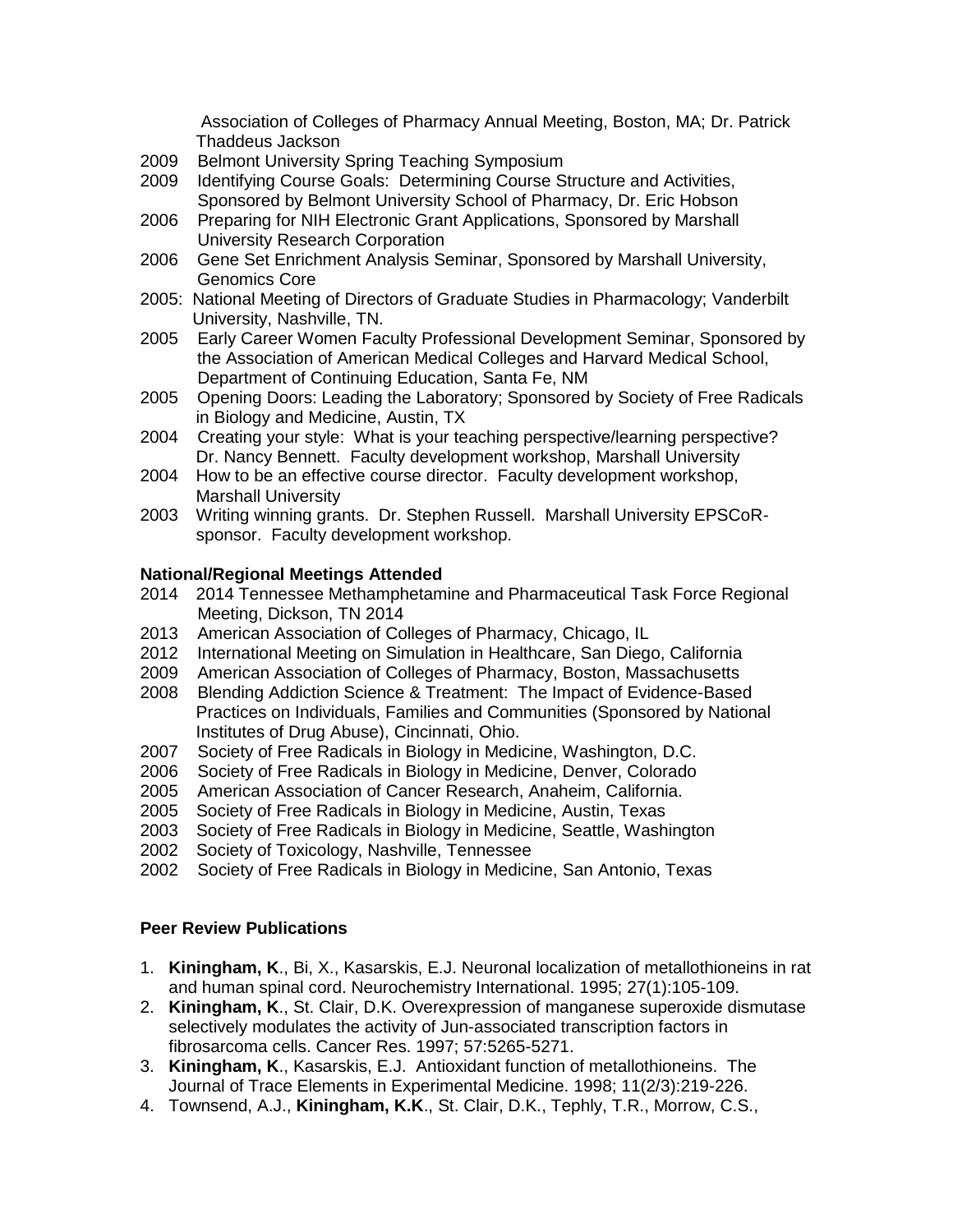Guengerich, F.P. Symposium overview: Characterization of xenobiotic metabolizing enzyme function using heterologous expression systems. Toxicol. Sci. 1999; 48:143- 150.

- 5. Xu, Y., **Kiningham, K.K**., Devalaraja, M.N., Yeh, C.C., Majima, H., Kasarskis, E.J., St. Clair, D.K. An intronic enhancer is responsible for regulation of the human manganese superoxide dismutase gene by tumor necrosis factor alpha and interleukin-18. DNA & Cell Biol. 1999: 18(9):709-722.
- 6. **Kiningham, K.K**., Oberley, T.D., Lin, S.M., Mattingly, C.E., St. Clair, D.K. Manganese superoxide dismutase (MnSOD) protects against mitochondrial-initiated polyADP ribose polymerase-mediated cell death. FASEB J. 1999; 13:1601-1610.
- 7. **Kiningham, K.K., Xu, Y., Popova, B., St. Clair, D.K. NF<sub>K</sub>B dependent mechanisms**  coordinate the synergistic effect of TPA and cytokines on SOD2 induction. Biochem. J. 2001; 353:147-156.
- 8. Zhao, Y., **Kiningham, K.K**., Lin, S.M., St. Clair, D.K. Overexpression of MnSOD prevents murine fibrosarcoma cells (FSa-II) from apoptosis and promotes a differentiation program upon treatment with 5-azacytidine: Involvement of MAPK and  $NF<sub>K</sub>B$  pathways. Antioxidants & Redox Signaling. 2001; 3(3):375-386.
- 9. Zhao, Y., Xue, Y., Oberley, T.D., **Kiningham, K.K**., Lin, S.M., Yen, H.C., Majima, H., Hines, J., St. Clair, D.K. Overexpression of MnSOD suppresses tumor formation by modulation of activator protein-1 signaling in a multistage skin carcinogenesis model. Cancer Res. 2001; 61(16):6082-6088.
- 10. Porntadavity, S., Xu, Y., **Kiningham, K.K**., Rangnekar, V.M., Prachayasittikul, V., St. Clair, D.K. TPA-activated the transcription of the human MnSOD gene: The role of transcription factors SP-1 and Egr-1. DNA & Cell Biol. 2001; 20(8):473-481.
- 11. St. Clair, D.K., Porntadavity, S., Xu, Y., **Kiningham, K.K**. Transcription regulation of the human manganese superoxide dismutase gene. Methods in Enzymology. 2002; 349:306-312.
- 12. Daosukho, C., Kiningham, K.K., Ittarat, W., St. Clair, D.K. The modulation of NF<sub>K</sub>B  $p50/p50$  dimerization is responsible for enhancement of TNF- $\alpha$  mediated MnSOD induction by tamoxifen. Oncogene. 2002; 21(22):3603-3610.
- 13. Oberley, T.D., Xue, Y., Zhao, Y., **Kiningham, K.K**., Szweda, L.I., and St. Clair, D.K. In situ reduction of oxidative damage, increased cell turnover, and delay of mitochondrial injury by overexpression of manganese superoxide dismutase in a multistage skin carcinogenesis model. Antioxidants and Redox Signaling 2004; 6(3):537-548.
- 14. **Kiningham, K.K**., Daosukho, C., and St. Clair, D.K.S. Inhibitory kappa binding protein alpha identified as labile repressor of manganese superoxide dismutase expression. Biochemical Journal 2004; 384(3):543-549.
- 15. Humphrey, M.L., Cole, M.P., Pendergrass, J.C., and **Kiningham, K.K.** Mitochondrial mediated thimerosal-induced apoptosis in a human neuroblastoma cell line (SK-N-SH). NeuroToxicology 2005; 26:407-416. **Featured on the Cover.**
- 16. Harmon, C.R., Terneus, M.V., **Kiningham, K.K**. and Valentovic, M. Time dependent effect of p-Aminophenol (PAP) toxicity in renal slices and development of oxidative stress. Toxicology and Applied Pharmacology, 2005; 209:86-94.
- 17. Daosukho, C., Ittarat, W., Lin, S.-M., Sawyer, D.B., **Kiningham, K.** and St. Clair, D.K. Induction of manganese superoxide dismutase reveals a mechanism for cardioprotective tamoxifen effect. Journal of Molecular and Cellular Cardiology, 2005; 39(5): 792-803.
- 18. Harmon, R.C., **Kiningham, K.K**., and Valentovic, M.A. Pyruvate reduces 4 aminophenol In vitro Toxicity. Toxicology & Applied Pharmacology, 2006; 213:179-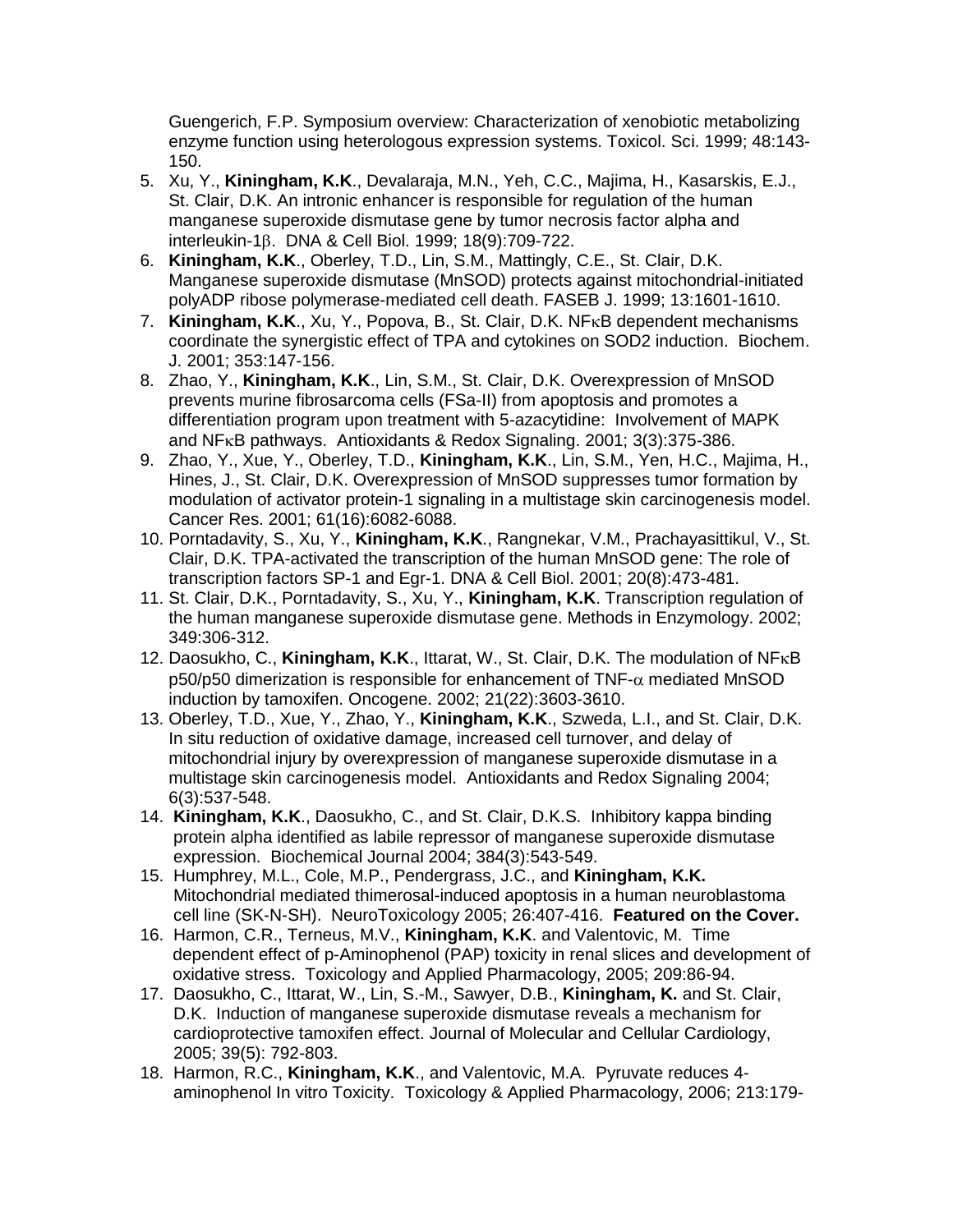186.

- 19. Cole, M.P., Chaiswing, Luksana, Oberley, T.D., Edelmann, S.E., Piascik, M.T., Lin, S.-M., **Kiningham, K.K.** and St. Clair, D.K. The protective roles of nitric oxide ( ●NO) and superoxide dismutase (SOD) in adriamycin (ADR)-induced cardiotoxicity. Cardiovascular Res. 2006; 69(1): 186-197.
- 20. Moore, M.R., Spence, J.B., **Kiningham, K.K.**, and Dillon, J.L. Progestin inhibition of cell death in human breast cancer cell lines. Journal of Steroid Biochemistry and Molecular Biology, 2006; 98:218-227.
- 21. Herdman, M.L., Marcelo, A., Huang, Y., Niles, R.M., Dhar, S., and **Kiningham, K**. Thimerosal induces apoptosis in a neuroblastoma model via the cJun N-terminal kinase pathway. Toxicological Sciences, 2006; 92(1):246-253.
- 22. Anantharaman, M., Tangpong, J., Keller, J.N., Murphy, M.P., Markesbery, W.R., **Kiningham, K.K.,** St. Clair, D.K. Beta-amyloid mediated nitration of MnSOD: Implication for oxidative stress in an APP<sup>NLh/NLh</sup> x PS-1<sup>P264L/P264L</sup> double knock-in mouse model of Alzheimer's disease. American Journal of Pathology, 2006.; 168(5):1608-1618.
- 23. Terneus, M.V., **Kiningham, K.K.**, Carpenter, A.B., Sullivan, S. and Valentovic, M. Comparison of S-Adenosyl-L-methionine and N-acetylcysteine Protective Effects on Acetaminophen Hepatic Toxicity, J. of Pharmacol and Exp Ther., 2007; 320:99-107.
- 24. **Kiningham, K.K.**, Cardozo, Z.A., Cook, C., Cole, M.P., Stewart, J.C., Tassone, M., Coleman, M.C. and Spitz, D.R. All-*trans* retinoic acid induces manganese superoxide dismutase in human neuroblastoma through NFkappaB. Free Radical Biol & Medicine 2008; 44:1610-1616.
- 25. Holley, A., **Kiningham, K.K**., Spitz, D.R., Edwards, D.P., Jenkins, J.T. and Moore, M.R. Progestin stimulation of manganese superoxide dismutase and invasive properties in T47D human breast cancer cells. Journal of Steroid Biochemistry and Molecular Biology, 2009; 117 (1-3): 23-30.
- 26. Xu, Y., Fang, F., Miriyala, S., Crooks, P., Oberley, T., Chaiswing, L., Noel, T., Holley, A., Zhao, Y., **Kiningham, K.**, St. Clair, D.K., and St. Clair, W. KEAP1 is a redox sensitive target that arbitrates the opposing radiosensitive effects of parthenolide in normal and cancer cells. Cancer Res., 2013, 73, 4406-4417.
- 27. Cole, M.P., Tangpong, J., Oberley, T.D., Chaiswing, L., **Kiningham, K.K.**, and St. Clair, D.K. Nuclear interaction between ADR-induced p65 and p53 mediates cardiac injury in iNOS (-/-) mice. PLoS One. 2014; 9(2):e89351.
- 28. Silvis, A.M., McCormick, M., Spitz, D.R. and **Kiningham, K.K.** Redox balance influences differentiation status of neuroblastoma in the presence of all-trans retinoic acid. Redox Biology, In Press, 2016.

# **Book Chapters:**

- 1. Cole, M.P., Chaiswing, L., Oberley, T.D., **Kiningham, K.K**. and St. Clair, D.K. Superoxide, superoxide dismutases and cardiovascular dysfunction. In: Mechanisms of Cardiovascular Aging. Ed. T. Hagen, 11:233-280, Elsevier, 2002.
- 2. Silvis, A., and **Kiningham, K.K**. Receptor Independent Effects of Retinoids. In: Nutrition and Cancer, In Press, Bentham E-Books, 2012.

3. **Kiningham, K**. Manganese Superoxide Dismutase. Manganese Superoxide Dismutase In: Aschner, M. and Costa, L.Ed., ed. *Manganese in Health and Disease*, 2015: 79-102.

# **Short Publications:**

**New Drug and Biological Approvals of 2008,** *Inquiry***,** A publication of the Belmont University Drug Information Center

**Imagination Changes the Brain,** *The Art of Teaching*, Vol. 18 (1), November 2010; A quarterly newsletter published by the Belmont University Teaching Center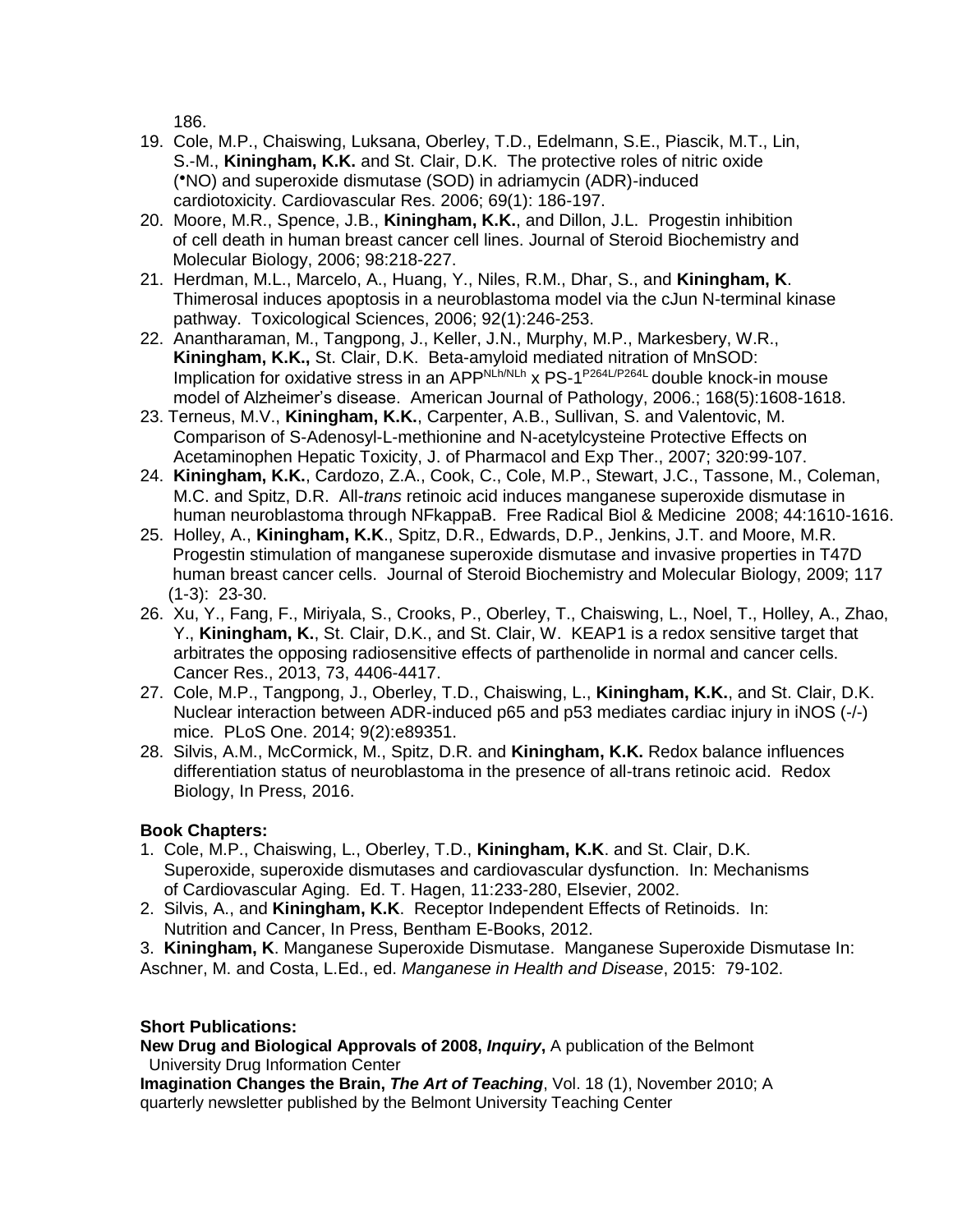## **Web-Based Learning**

X-Pharm: The Pharmacology Database. On-line contributing author [http://www.xpharm.com](http://www.xpharm.com/)

## **Interdisciplinary Education Simulations**

- **1.** Alcohol Intoxication Psychiatric Emergency Nursing; Beth Hallmark, PhD, R.N.; **Kelley Kiningham, Ph.D.**; Jamie Adam, Ph.D., R.N.; SimMan Scenario; 2011; [http://www.mysimcenter.com/Product/alcohol-intoxication-pyschiatric-emergency](http://www.mysimcenter.com/Product/alcohol-intoxication-pyschiatric-emergency-nursing-sms1938.aspx)[nursing-sms1938.aspx](http://www.mysimcenter.com/Product/alcohol-intoxication-pyschiatric-emergency-nursing-sms1938.aspx)
- **2.** Alcohol Acute Withdrawal Nursing & Pharmacy; Beth Hallmark, Ph.D., R.N.; Jamie Adam, Ph.D., R.N.; **Kelley Kiningham, Ph.D.**; SimMan 3G Instructor Mode Scenario; 2011; [http://www.mysimcenter.com/Product/alcohol-acute](http://www.mysimcenter.com/Product/alcohol-acute-withdrawal-nursing-pharmacy-sms2252.aspx)[withdrawal-nursing-pharmacy-sms2252.aspx](http://www.mysimcenter.com/Product/alcohol-acute-withdrawal-nursing-pharmacy-sms2252.aspx)
- **3.** End of Life Cervical Cancer Metastasis to Lung-Nursing; Beth Hallmark, Ph.D., R.N., **Kelley Kiningham, Ph.D.**, Jamie Adam, Ph.D., R.N.; SimMan Scenario; 2011; [http://www.mysimcenter.com/Product/end-of-life-cervical-cancer-mets-to](http://www.mysimcenter.com/Product/end-of-life-cervical-cancer-mets-to-lung-nursing-sms1470.aspx)[lung-nursing-sms1470.aspx](http://www.mysimcenter.com/Product/end-of-life-cervical-cancer-mets-to-lung-nursing-sms1470.aspx)
- **4.** Alcohol Acute Withdrawal Nursing & Pharmacy; Beth Hallmark, Ph.D., R.N.; Jamie Adam, Ph.D., R.N.; **Kelley Kiningham, Ph.D.**; SimMan 3G Scenario; 2011; [http://www.mysimcenter.com/Product/alcohol-acute-withdrawal-nursing](http://www.mysimcenter.com/Product/alcohol-acute-withdrawal-nursing-pharmacy-sms1943.aspx)[pharmacy-sms1943.aspx](http://www.mysimcenter.com/Product/alcohol-acute-withdrawal-nursing-pharmacy-sms1943.aspx)
- **5.** Outpatient Pharmacy Anaphylaxis; Phil Johnston, PharmD; **Kelley Kiningham, Ph.D.**, Beth Hallmark, Ph.D., R.N.; SimMan 3G Instructor Mode Scenario; 2011; [http://www.mysimcenter.com/Product/outpatient-pharmacy-anaphylaxis](http://www.mysimcenter.com/Product/outpatient-pharmacy-anaphylaxis-sms2281.aspx)[sms2281.aspx](http://www.mysimcenter.com/Product/outpatient-pharmacy-anaphylaxis-sms2281.aspx)

# **Community Service**

| 2014-2015 | Volunteer; Renewal House; Truck or Treat                                                             |
|-----------|------------------------------------------------------------------------------------------------------|
| 2004-2008 | Volunteer, Huntington Area Food Bank, Huntington, WV                                                 |
| 2004      | Volunteer, Salvation Army Christmas Toy Drive, Huntington, WV                                        |
| 2009      | Volunteer, Feed The Children, Nashville, TN                                                          |
| 2009      | Arthritis Foundation Walk, David Lipscomb University, Nashville, TN                                  |
| 2009      | Volunteer, Ronald McDonald House, Nashville, TN                                                      |
| 2009      | Feed the Starving Children, Sponsored by Belmont University                                          |
| 2010      | Flood Recovery Effort, Nashville, TN                                                                 |
| 2010      | American Cancer Society, Breast Cancer Walk in Nashville, TN                                         |
| 2011-2015 | Volunteer, Easter Egg Hunt at Renewal House; Nashville, TN                                           |
| 2011      | Volunteer, Sponsored Household Products Drive with Class of 2013 for<br>Renewal House, Nashville, TN |
| 2011      | Volunteer, Shepherd's House First Annual Awareness Dinner, Tullahoma,<br>ΤN                          |
| 2011      | Volunteer, Sponsored School Supply Drive with BUSOP Faculty for<br>Renewal House, Nashville, TN      |
| 2011-2012 | Volunteer, Preston Taylor Ministries, Nashville, TN                                                  |
| 2012      | Volunteer, Renewal House, Nashville, TN (Leadership project)                                         |
| 2012      | Volunteer, Renewal House, Nashville, TN (Painting project)                                           |
| 2012      | Volunteer, Nashville Cares, Nashville, TN through Hands on Nashville                                 |
|           |                                                                                                      |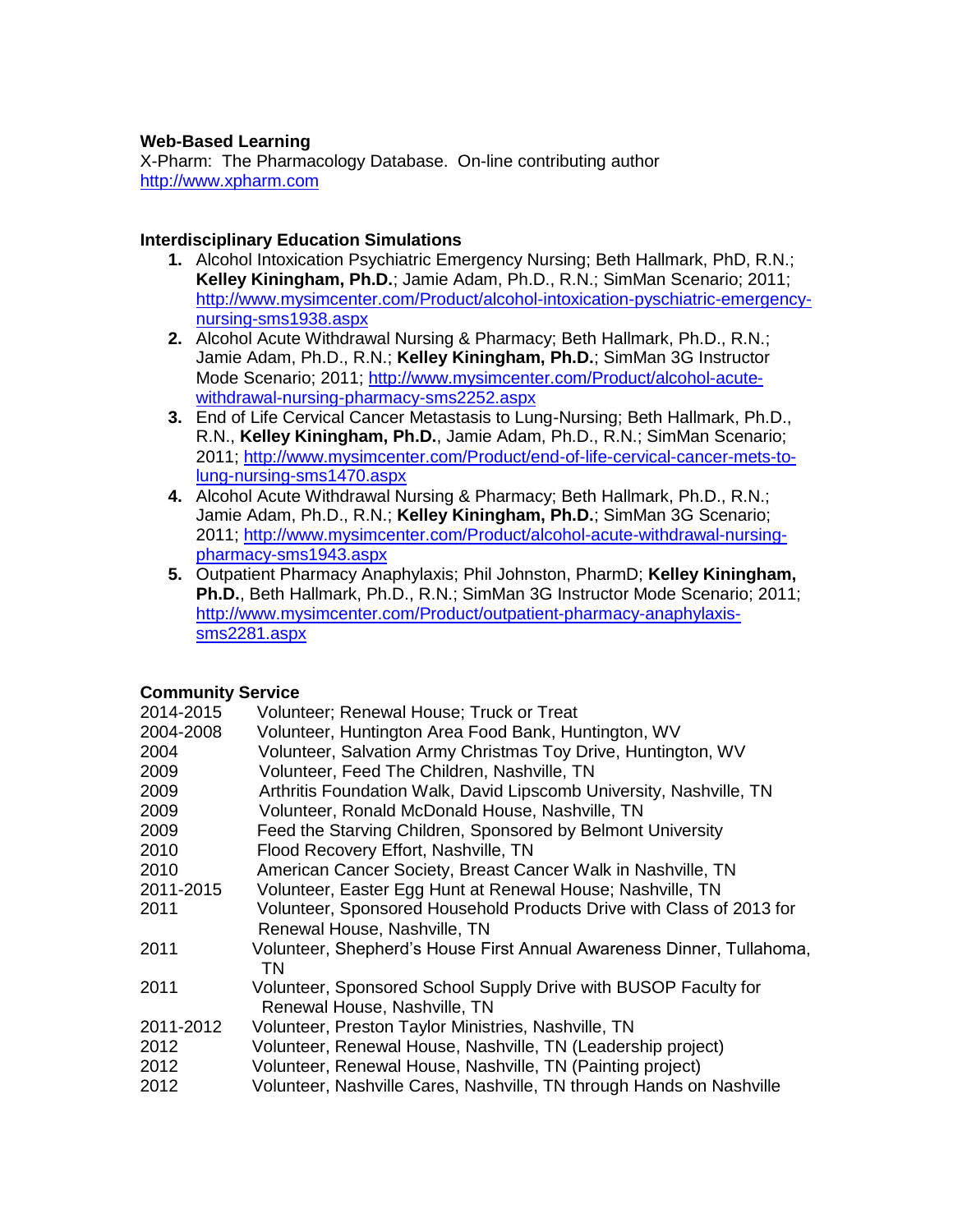| 2012-2015 | Volunteer, Little Pantry That Could, Nashville, TN through Hands on |
|-----------|---------------------------------------------------------------------|
|           | <b>Nashville</b>                                                    |
| 2012      | Volunteer, Second Harvest, Nashville, TN through SERVE project at   |
|           | <b>Belmont</b>                                                      |
| 2012-2015 | Volunteer, Nashville Cares, HIV/AIDS Walk                           |
| 2012-2013 | Volunteer, Nashville Cares, Delivery of Holiday Meals               |
| 2014      | Volunteer, Trunk or Treat, Renewal House, Nashville, TN             |

### **Abstracts**

- 1. **Kiningham, K**. and Kasarskis, E.J. Mercury toxicity: Band III mediated transport. Society of Neuroscience Meeting, Anaheim, CA. 1992, 18:1609.
- 2. **Kiningham, K**., Bi, G.X., and Kasarskis, E.J. Metallothionein: Nuclear localization in spinal cord. Society of Neuroscience Meeting, Washington, D.C. 1993, 19:198.
- 3. **Kiningham, K**. and Kasarskis, E.J. Isoform purification in human frontal cortex. Society of Neuroscience Meeting, Miami, FLA 1994, 20:1653.
- 4. **Kiningham, K**., Lin, A., and St. Clair, D.K. Overexpression of manganese superoxide dismutase (MnSOD) modulates activity of the transcription factors AP-1 and CREB. The Oxygen Society Meeting, Miami Beach, FLA 1996.
- 5. **Kiningham, K**., Oberley, T.D, Sempf, J., and St. Clair, D.K. Overexpression of manganese superoxide dismutase (MnSOD) protects against mitochondrial mediated hypoxic cell death. The Oxygen Society Meeting, San Francisco, CA 1997.
- 6. St. Clair, D.K., Oberley, T.D., Majima, H. and **Kiningham, K.K**. The role of mitochondrial superoxide dismutase in the defense against oxidative stress induced by xenobiotic and endobiotic sources. SOT Symposium, Seattle, WA. 1998.
- 7. St. Clair, D.K., Yen, H.C., Safford, S., Urano, M., Kuroda, M., **Kiningham, K.K**., Ho, Y.S., and Oberley, T.D. The role of MnSOD in drug resistance and cardiac toxicity. The Oxygen Society Meeting, Washington, D.C. 1998.
- 8. Xu, Y., **Kiningham, K.K**., Devalaraja, M.N., Yeh, C.C., Majima, H., Kasarskis, E.J., and St. Clair, D.K. Identification of enhancer elements responsible for regulation of the human MnSOD gene by TNF and IL-1. The Oxygen Society Meeting, Washington, D.C. 1998.
- 9. **Kiningham, K.K**., Oberley, T.D., and St. Clair, D.K. Manganese superoxide dismutase (MnSOD) protects against mitochondrial-mediated programmed cell death. The Oxygen Society Meeting, Washington, D.C. 1998.
- 10. **Kiningham, K.K**., Daosukho, C., and St. Clair, D.K. Dimethyl sulfoxide (DMSO) enhances cytokine inducibility of the SOD2 gene. The Oxygen Society Meeting, New Orleans, LA 1999.
- 11. **Kiningham, K.K**., Xu, Y., Daosukho, C., Popova, B., and St. Clair, D.K. Phorbol-12 myristate 13-acetate (TPA) enhances cytokine inducibility of the SOD2 gene. The Oxygen Society Meeting, New Orleans, LA 1999.
- 12. Porntadavity, S., Xu, Y., **Kiningham, K.K**., Prachayasitikul, V., and St. Clair, D.K. TPA-induced activation of the human MnSOD promoter: Possible involvement of transcription factors, SP-1, Egr-1, and AP-2. The Oxygen Society Meeting, San Diego, CA 2000.
- 13. Lin, S.M., Oberley, T.D., **Kiningham, K.K**., and St. Clair, D.K. Exacerbation of cardiotoxicity induced by adriamycin in tumor necrosis factor receptors knockout mice. The Oxygen Society Meeting, San Diego, CA 2000.
- 14. Zhao, Y., Oberley, T.D., **Kiningham, K.K**., and St. Clair, D.K. Overexpression of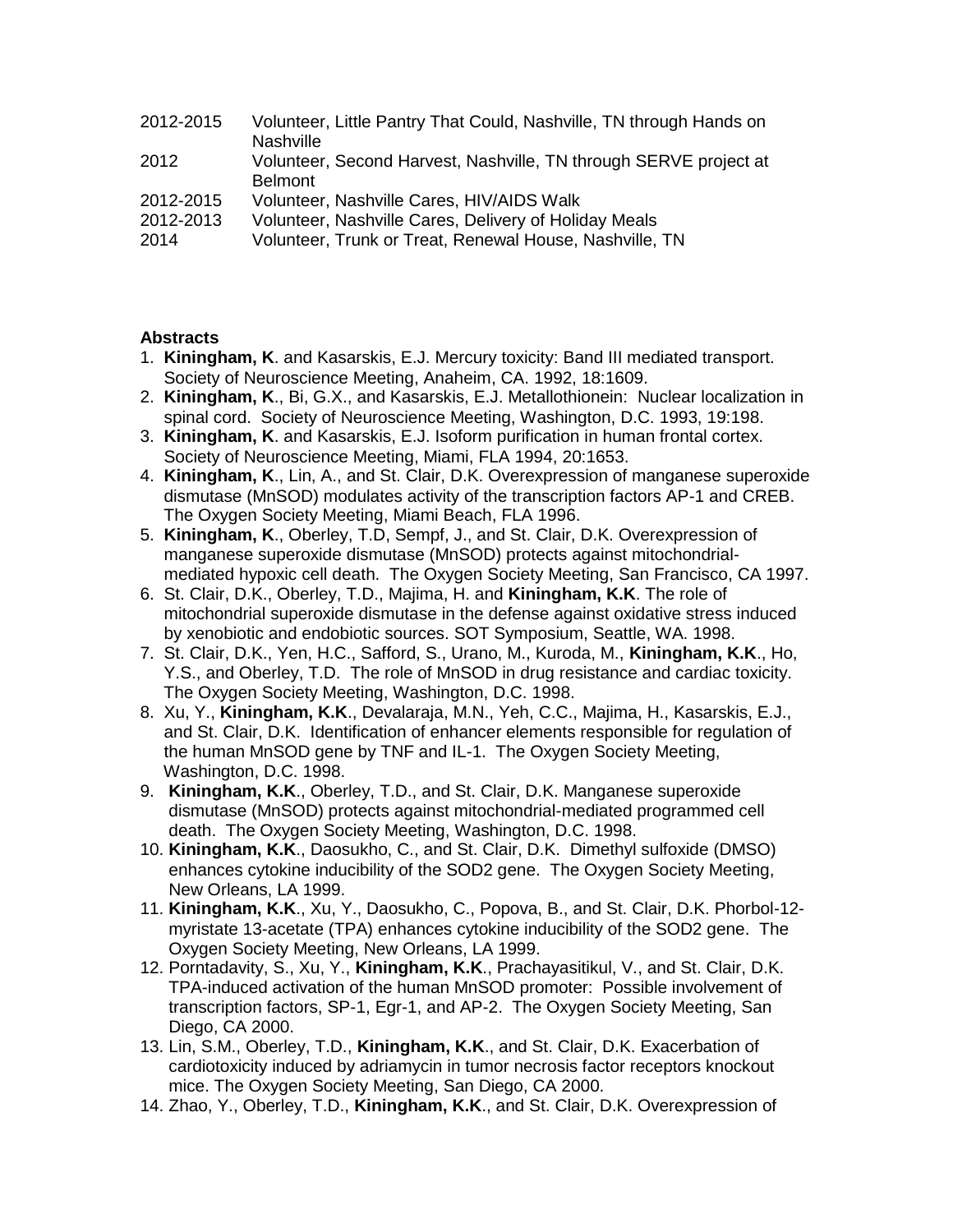MnSOD suppresses tumor promotion by modulating AP-1 signaling in a multistage skin carcinogenesis model. Selected for oral presentation. The Oxygen Society Meeting, San Diego, CA 2000.

- 15. Zhao, Y., **Kiningham, K.K**., and St. Clair, D.K. Overexpression of MnSOD prevents murine fibrosarcoma cell (FSa-II) apoptosis and induces a differentiation program upon treatment with 5-azacytidine. The Oxygen Society Meeting, San Diego, CA 2000.
- 16. Daosukho, C., **Kiningham, K.K**., Ittarat, W. and St. Clair, D.K. The modulation of NF<sub>K</sub>B p50/p50 dimerization is responsible for enhancement of TNF- $\alpha$  mediated MnSOD induction by tamoxifen. The Oxygen Society Meeting, San Diego, CA 2000.
- 17. **Kiningham, K.K., Daosukho, C., and St. Clair, D.K. IKB-** $\alpha$  **identified as "super** suppresser" of manganese superoxide dismutase (MnSOD) expression. The Oxygen Society Meeting, San Diego, CA 2000.
- 18. Porntadavity, S., Xu, Y., **Kiningham, K**., Rangnekar, V.M., Prachayasitikul, V., and St. Clair, D.K. TPA-activated transcription of the human MnSOD gene: The role of transcription factors SP-1 and Egr-1. The Oxygen Society Meeting, Research Triangle Park, N.C. 2001.
- 19. Cole, M.P., Oberley, T.D., Lin, S.M., **Kiningham, K**., and St. Clair, D.K. Loss of adaptive response to oxidative stress and exacerbation of adriamycin-induced cardiac injury in inducible nitric oxide synthase homozygous knock-out mice (iNOS (- /-)).The Oxygen Society Meeting, Research Triangle Park, N.C. 2001.
- 20. Daosukho, C., **Kiningham, K**., Ittarat, W., and St. Clair, D.K. Tamoxifen enhancement of TNF- $\alpha$  induced MnSOD expression: Modulation of NF $\kappa$ B dimerization. The Oxygen Society Meeting, Research Triangle Park, N.C. 2001.
- 21. **Kiningham, K.K**., Grimes, K., Flood, D., Markesbery, W., Butterfield, D.A. and St. Clair, D.K. Manganese superoxide dismutase (MnSOD) is an early target of nitration in a "double knock-in mouse model" of Alzheimer's disease. Selected for Oral Presentation. The Oxygen Society Meeting, Research Triangle Park, N.C. 2001.
- 22. Cole, M.P., Oberley, T.D., Lin, S.M., **Kiningham, K.K**. and St. Clair, D.K. Inducible nitric oxide synthase knock-out mice exhibit increased oxidative stress injury in response to adriamycin-induced cardiotoxicity. Society of Toxicology, Nashville, TN 2002.
- 23. **Kiningham, K.K**., Cole, M.P., Pendergrass, J.C. and St. Clair, D.K. Mitochondrial mediated apoptosis in a human neuroblastoma cell line (SK-N-SH) by thimerosal: a proapoptotic role for nuclear factor kappa binding protein  $(NF<sub>K</sub>B)$ . Society of Toxicology, Nashville, TN 2002.
- 24. Cole, M.P., Lin, S.M., Chaiswing, L., **Kiningham, K.K.,** Oberley, T.D. and St. Clair, D.K. Intricate relationship between nitric oxide (NO) and superoxide dismutases (SOD) in the protection against adriamycin (ADR)-induced cardiotoxicity. Oxygen Society, San Antonio, TX 2002.
- 25. Daosukho, C., **Kiningham, K**., Lin, S.M., Ittarat, W., and St. Clair, D.K. Regulation of MnSOD by Tamoxifen and TNF- $\alpha$  in fibroblasts and cardiomyocytes. Oxygen Society, San Antonio, TX 2002
- 26. Robertson, E.E., **Kiningham, K.K.,** and Rankin, G.O. HK-2 cells as a human model of renal organic anion transport. Experimental Biology, San Diego, CA 2003.
- 27. Dillon, J.L., Spence, J.B., **Kiningham, K.K**. and Moore, M.R. Progestin inhibition of breast cancer cell death. Joan C. Edwards School of Medicine 16<sup>th</sup> Annual Research Day. 2003.
- 28. Harmon, R.C., Valentovic, M.A. and **Kiningham, K.K**. Role of pyruvate in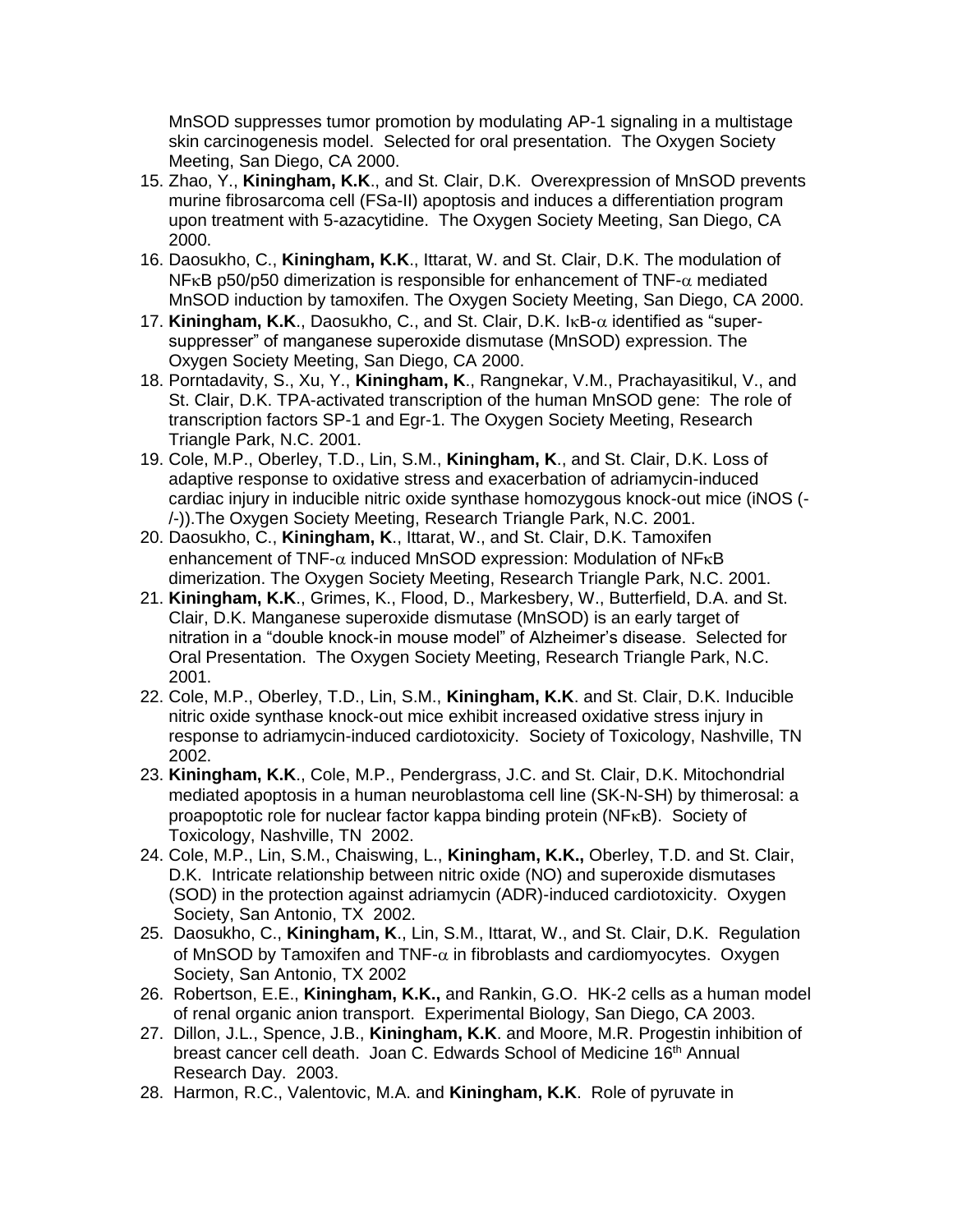protection from renal toxicity of p-aminophenol (PAP) in Fischer 344 (F344) rats. Joan C. Edwards School of Medicine 16<sup>th</sup> Annual Research Day, 2003.

- 29. **Kiningham, K**., Davis, J., Stewart, J., Cook, C., Dhar, S., and Cole, M. All-trans retinoic acid (ATRA) mediated differentiation of neuroblastoma: potential role of manganese superoxide dismutase (MnSOD). Society for Free Radicals in Biology and Medicine, Seattle, WA 2003
- 30. Velez, J., **Kiningham, K**., Zhao, Y., Oberley, T., and St. Clair, D.K. Taxol induces MnSOD interaction with p53 in the mitochondria. Society for Free Radicals in Biology and Medicine, Seattle, WA 2003
- 31. Cole, M., Chaiswing, L., Oberley, T., **Kiningham, K**. and St. Clair, D.K. Reactive oxygen species generated by adriamycin (ADR) play a central role in the distribution of transcription factors between nuclear and mitochondrial compartments. Selected for oral presentation. Society for Free Radicals in Biology and Medicine, Seattle, WA 2003
- 32. Daosukho, C., Lin, S.M., **Kiningham, K.** and St. Clair, D.K. MnSOD expression protects against adriamycin induced cardiac injury. Society for Free Radicals in Biology and Medicine, Seattle, WA 2003
- 33. Humphrey, M.L., Huang, Y., Niles, R.M. and **Kiningham, K.K**. Thimerosal induces apoptosis in a neuroblastoma model: Potential role of AP-1 transcription factor. Joan C. Edwards School of Medicine 17<sup>th</sup> Annual Research Day, 2004. Selected for oral presentation.
- 34. Marcelo, A., Cook, C., Humphrey, M., and **Kiningham, K.K**. All-trans retinoic acid (ATRA) protects against cisplatin-mediated apoptosis. Sigma Xi Research Day, Marshall University 2004.
- 35. Muthuswamy, A., Tangpong, J., **Kiningham, K.**, Flood, D., Markesbery, W.R., and St. Clair, D.K. Beta-amyloid mediated nitration of MnSOD: Implication for oxidative stress in a double knock-in mouse model of Alzheimer's Disease., OVSOT, University of Kentucky, 2004.
- 36. Velez, J., **Kiningham, K**., Zhao, Y., Oberley, T., and St. Clair, D. Interaction between MnSOD and p53 reveals a mitochondrial-mediated mechanism of taxol induced peripheral neuropathy. Society for Free Radicals in Biology and Medicine, St. Thomas, Virgin Islands, 2004.
- 37. Cole, M., Chaiswing, L., Oberley, T., **Kiningham, K.**, and St. Clair, D. Overexpression of MnSOD suppresses p53-mediated ADR-induced cardiac injury in mice lacking iNOS. Society for Free Radicals in Biology and Medicine, St. Thomas, Virgin Islands, 2004.
- 38. **Kiningham, K.K.** and Cook, C. Reactive oxygen species as potential signal mediators in all-trans retinoic acid mediated differentiation of neuroblastoma. AACR, Anaheim, CA, 2005.
- 39. Humphrey, M.L., Huang, Y., Niles, R.M. and **Kiningham, K.K.** Thimerosal-induced activation of the JNK/AP-1 signaling cascade: a potential pathway to neuronal apoptosis. Joan C. Edwards School of Medicine 18th Annual Research Day, 2005. MUSOM.
- 40. Marcelo, A., Humphrey, M., Cook, C., Stewart, J.C. and **Kiningham, K.K.** Antioxidants block thimerosal-induced stress response and attenuate cellular damage in a human neuroblastoma cell line (SK-N-SH). Joan C. Edwards School of Medicine 18th Annual Research Day, 2005. *Recipient of " Best Oral Presentation" award.*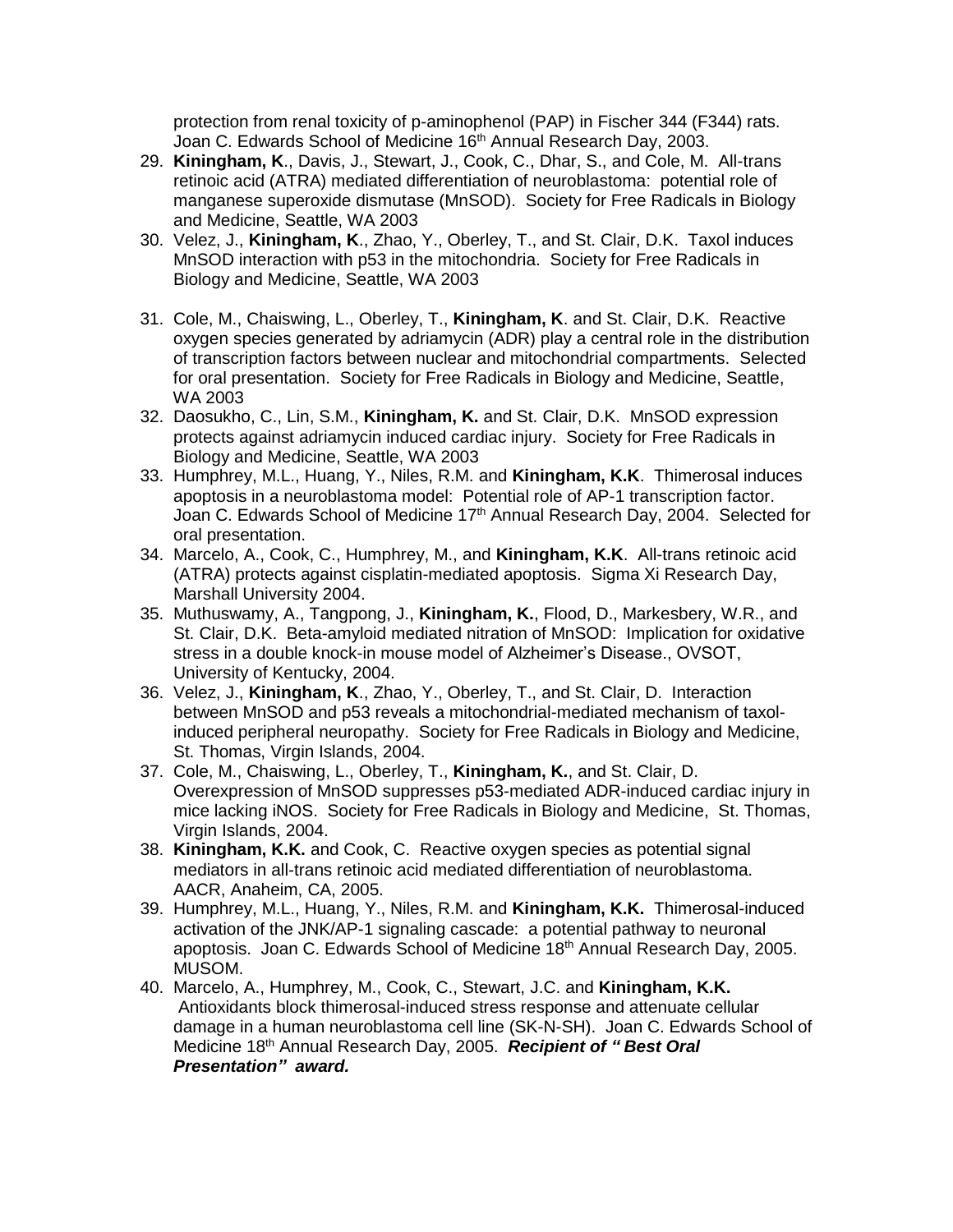- *41.* Holley, A.K., **Kiningham, K.K.**, and Moore, M. Progestin stimulation of manganese superoxide dismutase in T47D human breast cancer cells. Joan C. Edwards School of Medicine 18th Annual Research Day. 2005; *Recipient of "Best Poster" award.*
- 42. Terneus, M., **Kiningham, K**., and Valentovic, M. The effect of S-adenosyl-Lmethionine (SAMe) on mitochondrial glutathione and protein carbonyls following acetaminophen (APAP) treatment in mice. Joan C. Edwards School of Medicine 18<sup>th</sup> Annual Research Day. 2005. **Chosen for oral presentation**.
- 43. Davis, T., Cook, C., Humphrey, M., Marcelo, A., Tassone, M., **Kiningham, K**. and Spitz, D. Upregulation of manganese superoxide dismutase protein and activity by all-trans retinoic acid (ATRA): potential roles of NFκB and retinoic acid receptors. WV-INBRE Research Day, 2005.
- 44. Herdman, M. and **Kiningham, K**. Thimerosal-induced activation of redox-sensitive JUN N-terminal kinase (JNK) and activator protein-1 (AP-1) Transcription factors in a neuroblastoma cell line. **Chosen for Oral Presentation**, Free Radicals in Biology and Medicine, 2005.
- 45. Muthuswamy, A., Tangpong, J., Keller, J.N., Markesbery, W.R., **Kiningham, K.K.,** Murphy, M.P., Flood, G.D. and St. Clair, D.K. Beta-amyloid mediated nitration of MnSOD: implication for oxidative stress in an APP NLh/NLh x PS-1P264/PS-1P264L double knock-in mouse model of Alzheimer's disease. Free Radicals in Biology and Medicine, 2005.
- *46.* Marcelo, A., Herdman, M., Cook, C., **Kiningham, K**. N-acetylcysteine (NAC) and trolox attenuate thimerosal-induced oxidative stress and apoptosis. Joan C. Edwards School of Medicine 19th Annual Research Day, 2006. *Recipient of "Best Poster Presentation" award.*
- *47.* Herdman, M.L. and **Kiningham, K**. Thimerosal-induced apoptosis occurs in a cJUN N-terminal kinase (JNK)-dependent manner in a human neuroblastoma cell line (SK-N-SK). Joan C. Edwards School of Medicine 19<sup>th</sup> Annual Research Day, 2006. *Recipient of "Best Oral Presentation" award.*
- 48. Holley, A.K., **Kiningham, K.K**., Spitz, D.R., Edwards, D.P. and Moore, M.R. Progestin stimulation of manganese superoxide dismutase in T47D human breast cancer cells. Endocrine Society, Boston, MA 2006.
- 49. Terneus, M., **Kiningham, K.K.**, Valentovic, M. and Prince, A. Comparison of S-Adenosyl-L-Methionine (SAME) and N-Acetylcysteine (NAC) Effect on Acetaminophen Mediated Induction of Toxicity in Mice. Joan C. Edwards School of Medicine 19<sup>th</sup> Annual Research Day, 2006.
- 50. **Kiningham, K.,** Spitz, D., Cook, C., and Marcelo, A. Upregulation of Manganese Superoxide Dismutase mRNA, Protein and Activity by All-Trans Retinoic Acid (ATRA): Potential Roles of NFĸB and the Retinoic Acid Receptor-α. Free Radicals in Biology and Medicine, 2006.
- 51. Asbury, M.L., Tassone, M.I., Marcelo, A.J., Cook, C.R. and **Kiningham, K.K.** Acute Dopamine Stimulation in SK-N-MC Neuroepithelioma Cells Causes Activation of the Redox-Sensitive AP-1 Transcription Factor, Oxidative Stress and Apoptosis. Free Radicals in Biology and Medicine, 2006. **Chosen for Oral Presentation.**
- *52.* Cardozo, Z.A., Silvis, A., and **Kiningham, K**. All-trans retinoic acid (ATRA) induces resistance to cisplatin (CDDP) in the SK-N-SH neuroblastoma cell line: a potential mechanism through modulation of  $Bcl_{XL}$  and Bax. Joan C. Edwards School of Medicine 82nd Meeting of the West Virginia Academy of Sciences. *Recipient of "Best Poster" award.*
- 53. Asbury, M.L., Tassone, M.I. and **Kiningham, K.K.** Acute dopamine stimulation of human neuroepithelioma cells causes activation of the AP-1 transcription factor, oxidative and nitrosative stress and apoptosis: A mechanistic model for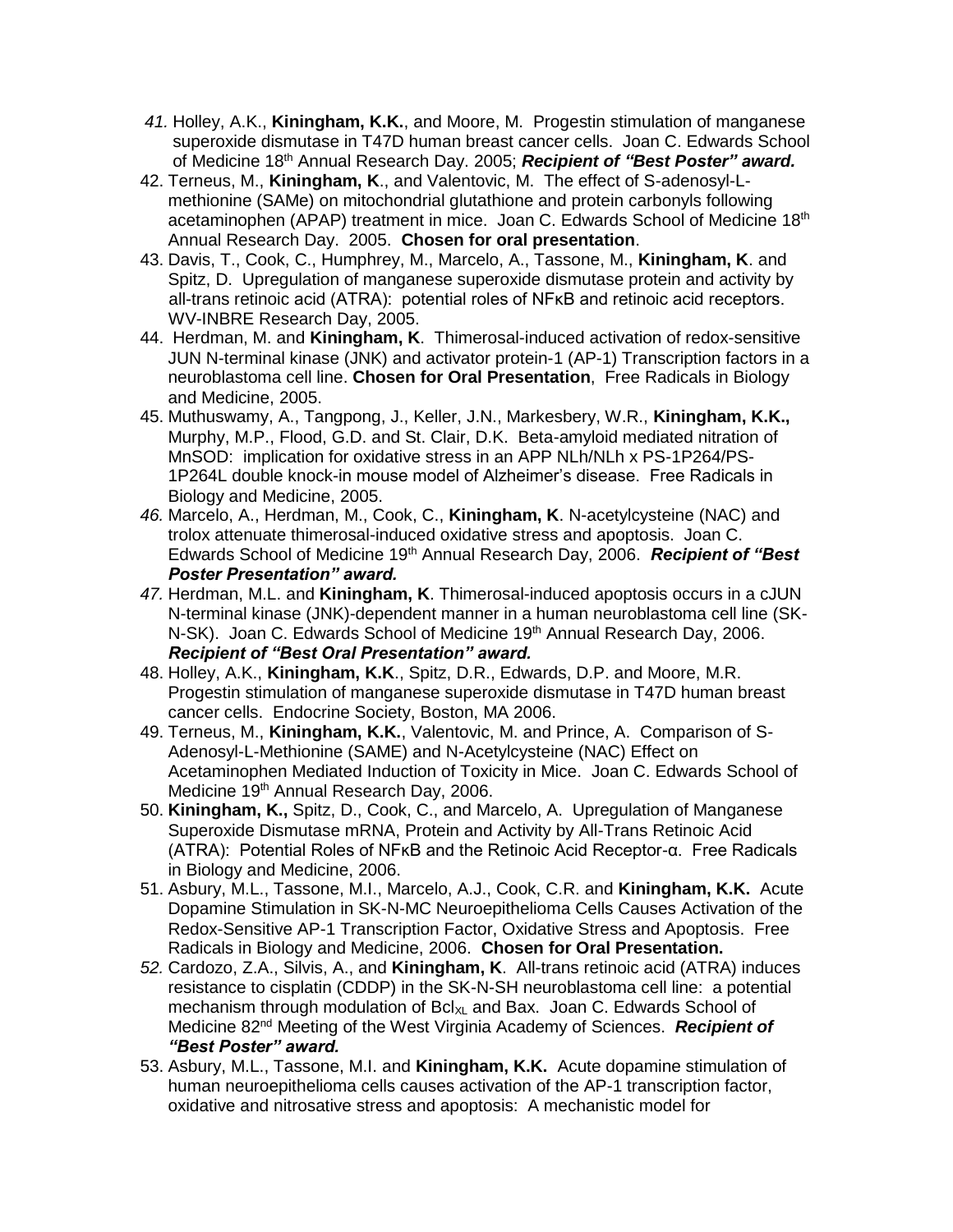methamphetamine-induced neurotoxicity. Joan C. Edwards School of Medicine 20th Annual Research Day, 2007.

- 54. Asbury, M.L., Tassone, M.I. and **Kiningham, K.K**. Dopamine stimulated neuroepithelioma cells results in iNOS upregulation, oxidative stress, and apoptosis: A novel model for studying methamphetamine-induced neurotoxicity. 82<sup>nd</sup> Meeting of the West Virginia Academy of Sciences. Recipient of "*Best Oral Presentation*" award, 2007.
- 55. Hunter, V.E., Silvis, A., Marcelo, A. and **Kiningham, K.K.**. N-acetyl-<sub>L</sub>-cysteine (NAC) enhances all-trans retinoic acid (ATRA)-mediated differentiation through modulation of retinoid receptor transcriptional activity. **Chosen for Oral Presentation**. WV- INBRE Research Day 2007.
- 56. Asbury, M.L., Tassone, M.I. and **Kiningham, K.K.** Heme oxygenase-1 (HO-1) Induction: a p38-Mediated, Redox Sensitive, Cellular Response to Acute Dopamine Stimulation in an in vitro Model of Addiction. Submitted to the Society for Free Radicals in Biology and Medicine, 2007.
- 57. Cardozo, Z.A. and **Kiningham, K.K.** Acute All-Trans Retinoic Acid (ATRA) Pretreatment Induces Resistance to Cisplatin (CDDP) in the SK-N-SH Cell Line In Part Through NFKB Dependent Modulation of Intrinsic Apoptosis. Submitted to the Society for Free Radicals in Biology and Medicine, 2007.
- 58. Silvis, A.M., Hunter, V. and **Kiningham, K.K**. N-acetyl-L-cysteine enhances all *trans* retinoic acid mediated differentiation of SK-N-SH neuroblastoma cells. **Chosen for oral presentation.** Joan C. Edwards School of Medicine 21<sup>st</sup> Annual Research Day, 2008.
- 59. Holley, A.K., **Kiningham, K.K.**, Spitz, D.R., Edwards, D.P., Jenkins, J.T. and Moore, M.R. Progestin stimulation of manganese superoxide dismutase and invasive properties in T47D human breast cancer cells. The Endocrine Society's 91<sup>st</sup> Annual Meeting, 2009.
- 60. **Kiningham, K.K.** and Webster, A.A. Assessment of Attitudes/Perceptions of On- Line Review Materials in Pharmacodynamics: Comparing Methods Used and Scholastic Performance. AACP's Annual Meeting 2009. (Boston, MA)
- 61. Asbury, M.L., Tassone, M.I., and **Kiningham, K.K**. The specific mechanism by which DA-induces MAPK p38 activation serves as a molecular switch between cellular protection and cellular destruction in a model of methamphetamine neurotoxicity: the role of dopamine D1 receptors and the redox-sensitive transcription factor AP-1, Society for Free Radicals in Biology and Medicine 2009. (San Francisco, CA) **Selected for oral presentation and Travel Award**.
- 62. Asbury, M.L., Tassone, M.I. and **Kiningham, K.K**. Acute dopamine stimulation causes apoptosis in SK-N-MC cells through D1 receptor stimulation, redox-induced p38 mediated AP-1 activity, and lack of an adaptive response by MnSOD: an in vitro model of methamphetamine neurotoxicity. Submitted to the Society of Neuroscience for a NIDA sponsored travel award 2009.
- 63. Silvis, A., Napper, J., Sollars, V.E., and **Kiningham, K.K.** All-trans retinoic acid mediated differentiation of neuroblastoma parallels increase in reactive oxygen species formation. Society for Free Radicals in Biology and Medicine 2009 (San Francisco, CA)
- 64. Silvis, A. and **Kiningham, K.K.** Differentiation induction with all-trans retinoic acid (ATRA) parallels reactive oxygen species (ROS) generation in neuroblastoma cells. 22<sup>nd</sup> Annual Joan C. Edwards School of Medicine Research Day, 2010.
- 65. Asbury, M.L., Tassone, M.I., Egleton, R and **Kiningham, K.K**. The specific mechanism by which dopamine-induces MAPK p38 activation serves as a molecular switch between cellular protection and destruction in a model of methamphetamine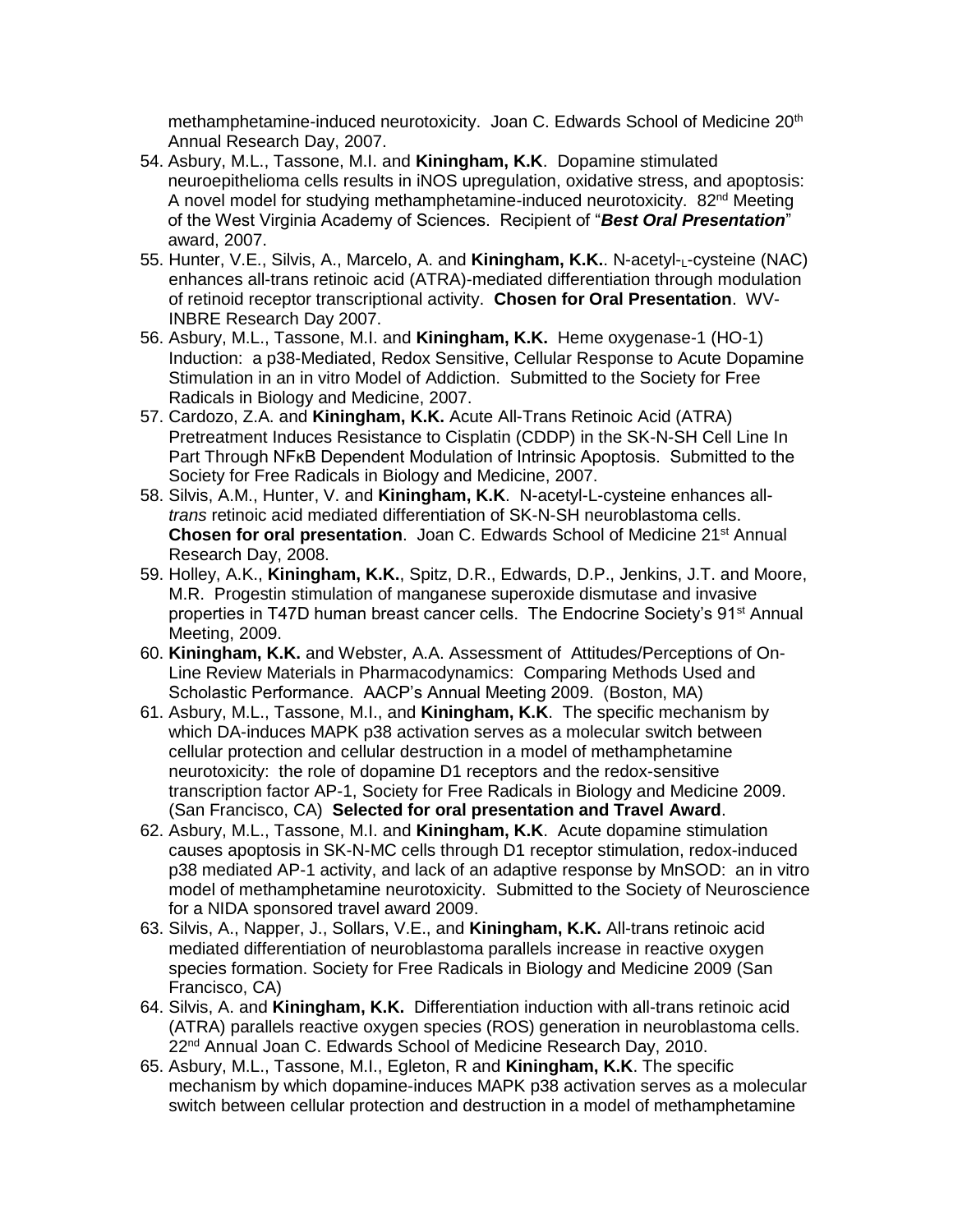neurotoxicity. 22<sup>nd</sup> Annual Joan C. Edwards School of Medicine Research Day, 2010. Recipient of "*Best Graduate Student Oral Presentation*" award.

- 66. Silvis, A., Hardman, E.W., and **Kiningham, K.K.** Differentiation induction with all trans retinoic acid parallels reactive oxygen species formation in neuroblastoma cells. WVEPSCOR Star Symposium 2010.
- 67. Silvis, A. and **Kiningham, K.K.** N-L-acetylcysteine enhances all-trans retinoic acid mediated expression of differentiation markers in neuroblastoma cells independent of an increase in glutathione, or decrease in dichlorofluoroscein fluorescence. Society for Free Raidcals in Biology and Medicine 2010 (Orlando, FL).
- 68. Silvis, A. and **Kiningham, K.K**. Silencing of MnSOD attenuates ATRA-induced neurofilament expression in neuroblastoma cells. American Association for Cancer Research 2011 (Orlando, FL).
- 69. Silvis A, **Kiningham K**. Neuroblastoma differentiation marker is enhanced by silencing of the MnSOD gene. Joan C. Edwards School of Medicine 23<sup>rd</sup> Annual Research Day 2011. Recipient of **"Best Basic Science Presentation"** Award.
- 70. **Kiningham, K.** and Hallmark, B. HITS Project: Interprofessional Simulation in Pharmacy and Nursing. **Chosen for oral presentation and poster**. International Meeting on Simulation in Healthcare, San Diego, CA. 2012
- 71. Sweat, A., Lim, Henry and **Kiningham, K.K**.Hydrogen Peroxide Contributes to Cisplatin-Mediated Toxicity in Neuroblastoma. ASHP Midyear Meeting, New Orleans, LA 2015.